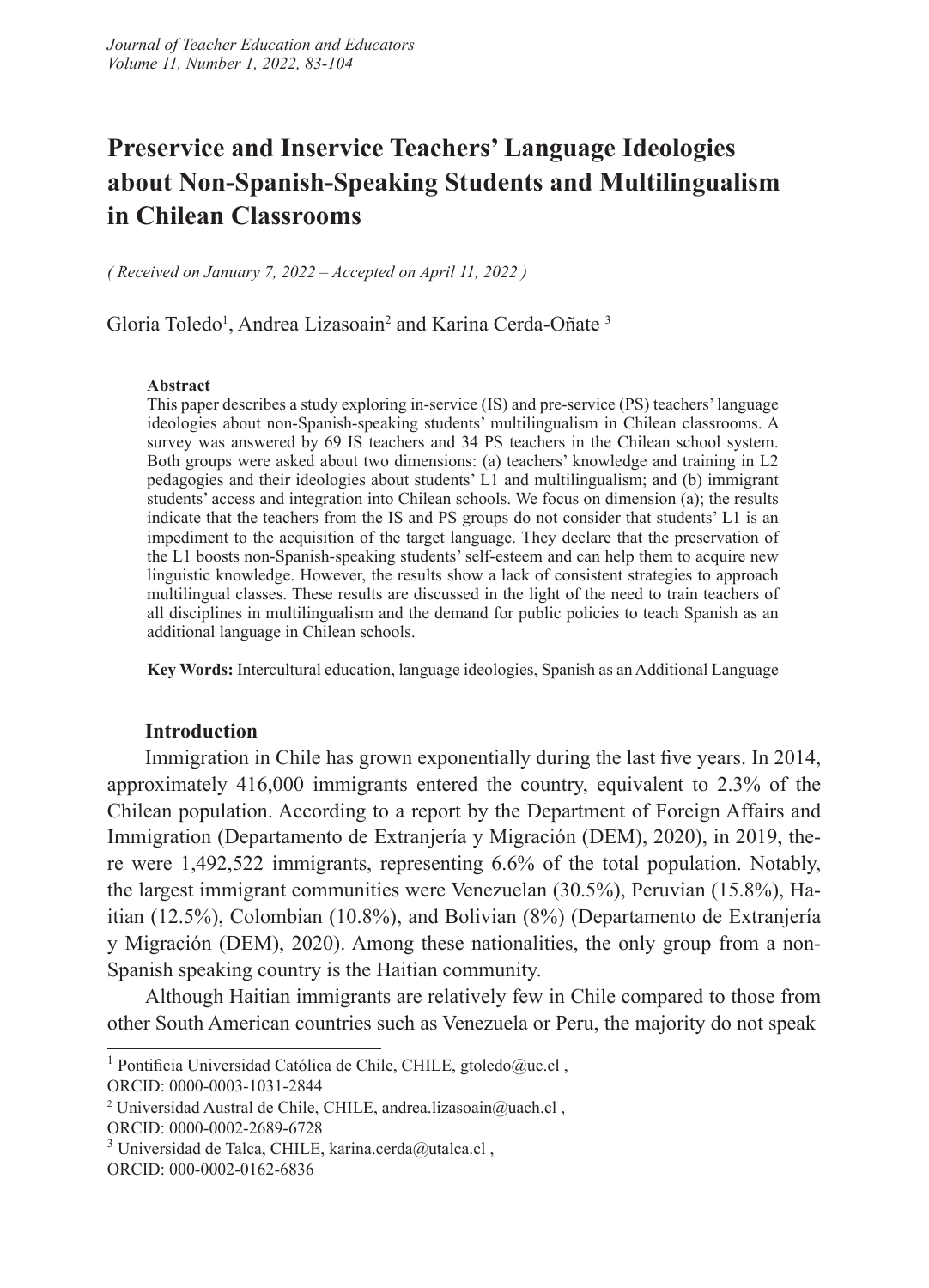Spanish<sup>4</sup>, so it is particularly urgent to address their linguistic needs to encourage their successful integration into Chilean society. Importantly, school-aged Haitian children and adolescents account for 3.9% of immigrants. In this context, Espinosa et al. (2020) remark that Haitian students' situation is especially grave: the school community does not seem to value their identity, teachers lack appropriate pedagogical strategies to teach them, and schools do not receive government resources to help them. Language can either open or close doors; therefore, if immigrants do not learn the host country's language, they are deprived of opportunities to achieve what they have arrived pursuing, namely, quality of life. Ultimately, if they cannot communicate successfully in the target language, they are likely to be exposed to greater levels of vulnerability and marginalization.

Despite this pressing issue, Chile's linguistic and educational policies do not address the urgent needs of the Haitian immigrant community. The state has made efforts to strengthen the teaching of English as an additional language and has shown its acknowledgment of the value of additional languages for the inclusion of native languages in the school curriculum in order to revitalize the cultures of Chile's original peoples. In this respect, some public schools offer elective courses from first to sixth grades to learn about the languages and cultures of these groups—such as the Aymara, Mapuche, Rapa Nui and Quechua cultures—seeking to boost intercultural and inclusive education (MINEDUC, 2021a).

State initiatives to include English and native languages in the school curriculum show, among other things, that taking care of minority students' linguistic needs involves substantial challenges. However, both the advantages and disadvantages these students possess remain largely invisible in the Chilean school system. This phenomenon of invisibilization does not only occur in Chile. In Greece, for example, Gkaintartzi, Kiliari, and Tsokalidou (2015) report a similar reality. Teachers expect immigrant students to learn Greek on their own simply by being exposed to the additional language in the classroom, thus ignoring pedagogical strategies that would contribute to fostering a truly inclusive environment. This idea about additional language learning was commonly believed among schoolteachers in the United States as well (Rhodes, Ochoa, & Ortiz, 2005), until the Sheltered Instruction Observation Protocol (SIOP) started to be implemented throughout the United States to help English learners improve their academic performance, which has proven to be highly effective (Short, Echevarría, & Richards-Tutor, 2011). The method focuses on producing comprehensible input and

<sup>&</sup>lt;sup>4</sup> There are some cases of Haitian students who are already fluent in Spanish when they arrive in Chile because they have previously lived in Spanish-speaking countries, like the Dominican Republic. However, in this piece of research, whenever we mention Haitian students, we will be referring to non-Spanishspeaking Haitian students, because that is the scope of our research.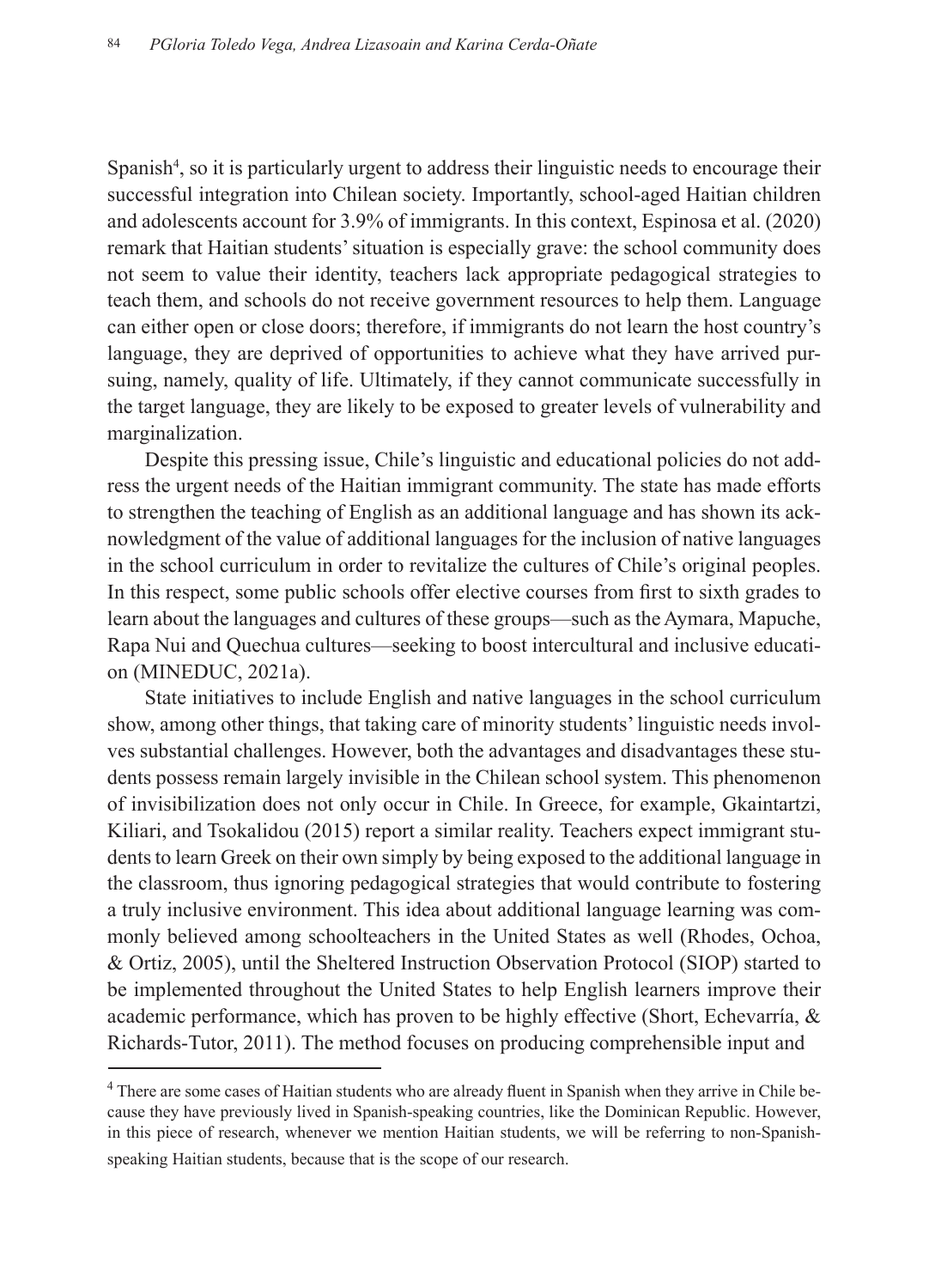building highly interactive activities to foster both content and linguistic knowledge among ESL learners (Center of Applied Linguistics, 2022). Similarly, Canada has implemented the Content and Language Integrated Learning (CLIL) approach (Lyster, 2007), which addresses both disciplinary and linguistic knowledge simultaneously, giving students the necessary linguistic resources to understand disciplinary content (vocabulary and grammar) and learn the additional language. Australia has had a similar experience, where teachers of all disciplines are educated to address multilingual students' needs in all subjects to facilitate access to scientific knowledge (content and language) and, therefore, education (Ollerhead, 2019). This has been conducted through genre pedagogy. In all three cases, teachers receive adequate training for teaching multilingual lessons to include all students in the teaching and learning process.

Concerning inclusion, the Chilean state has devoted resources to fostering inclusive education. Yet, these efforts have only addressed students with special needs related to cognitive and sensory conditions, such as attentional deficit or deafness (MI-NEDUC, 2021b). Although some directors and teachers appear to believe that Haitian students have learning disabilities, confusing language difficulties with academic difficulties, recent research has confirmed that this is not the problem at hand (Toledo Vega, Lizasoain, & Cerda-Oñate, in press). Special education teachers accompany students with special needs in the classroom. In the absence of L2 language specialists, special education teachers also try to meet non-Spanish-speaking students' learning requirements. However, due to the lack of additional language learning policies and specific teacher education, most Haitian students devote their time in the classroom to drawing or looking at books (Espinosa et al., 2020). Another figure some schools depend on is the "facilitator," a Haitian proficient in Spanish who works as a translator/interpreter in the classroom. Notwithstanding, the teachers we have interviewed point out that their main contribution has been to convey relevant information to students' parents, who usually do not speak Spanish (personal communication, October 15 to 30, 2020). It has also been claimed that facilitators' work hinders Haitian students' learning processes because they are not teachers or they are not trained in L2 acquisition (Toledo Vega, Lizasoain, & Mena, 2021; Bahamondes, Flores & Llopis, 2021).

Moreover, these erratic, vague, and isolated linguistic and educational policies have not yet reached the national curriculum. Hence, no subject in the Chilean school curriculum includes learning objectives particular to non-Spanish-speaking immigrant children or youth. At the same time, in terms of teacher education programs, most do not train pre-service teachers to work with students whose first language is not Spanish. The same issue occurs with the government standards for pedagogy programs, which do not include measures to address immigrant students' needs<sup>5</sup>. Indeed, in-service teachers have reported possessing no skills to teach students who do not speak Spanish

<sup>&</sup>lt;sup>5</sup> When this article was being prepared, the new standards for initial teacher training programs had not been introduced yet.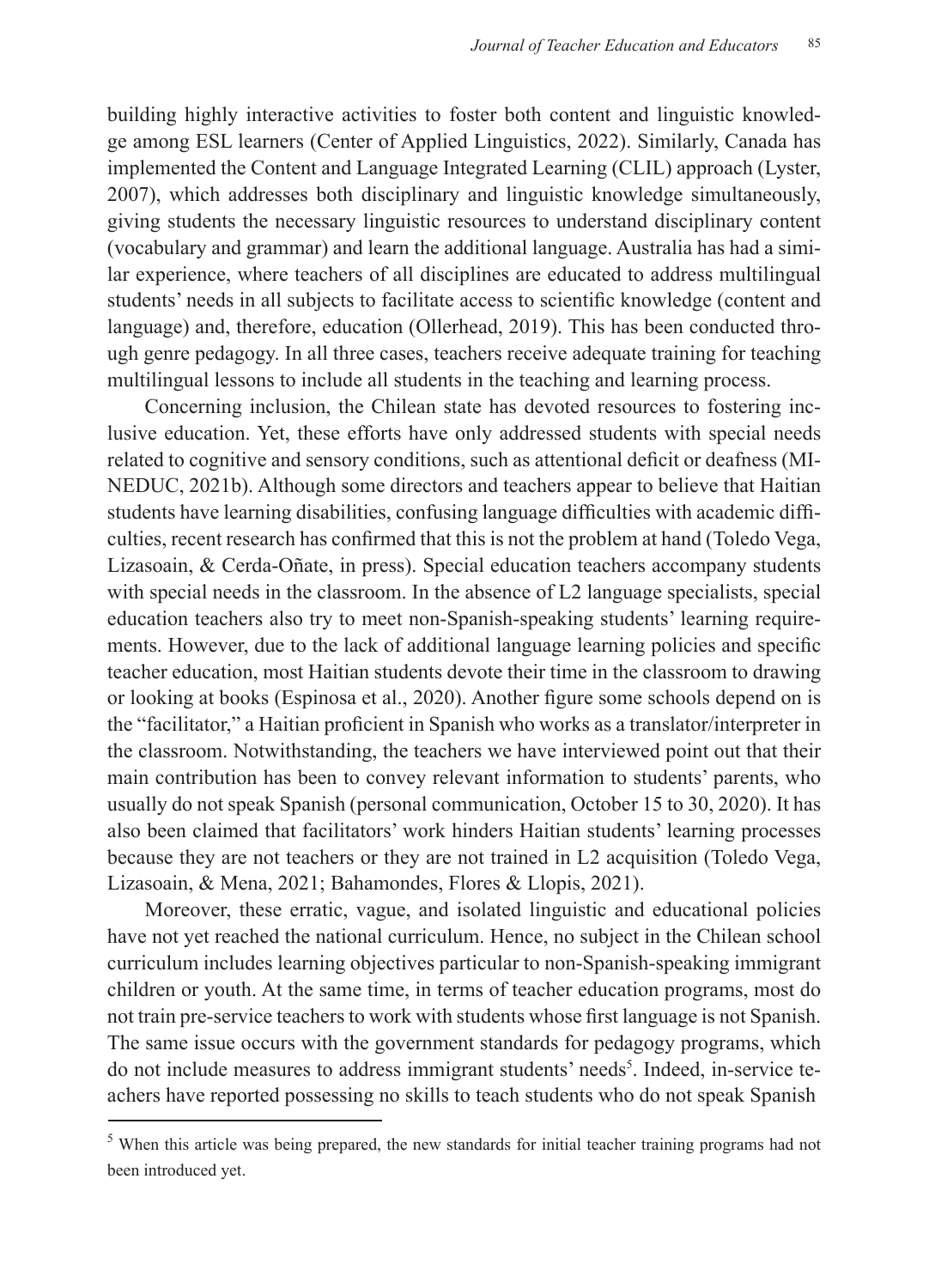(personal communication, October 15 to 30, 2021). Thus, language becomes a barrier between teaching and learning instead of a tool to build knowledge.

Since Haitian students are deprived of the right to equal educational opportunities to develop skills in Spanish as an additional language, they are also restricted in their access to institutionalized knowledge in other disciplines, which is fundamental for social mobility (Bernstein, 1999). The origin of this problem lies in the "pervasive monolingual ideology and its deficit discourse" (Gkaintartzi et al., 2015, p. 60), which dominates many of the countries that have recently become destinations for mass migrations, including Chile. Stakeholders do not realize that Haitian students are in fact multilingual since many speak both Haitian Creole and French—even English sometimes—and are developing Spanish as a third language. Moreover, many will become Chilean nationals, and the state should not allow second-class citizenship. The political and educational actors involved lack a productive approach to this truth; instead, it seems that they would prefer multilingual students to lose their additional languages, favoring language attrition instead of language acquisition (Espinosa et al., 2020; Gkaintartzi et al., 2015).

This study aims to unveil what has remained invisible in the current Chilean school system and to eliminate the "deficit discourse" (Gkaintartzi et al., 2015) concerning Haitian secondary students in public schools, which focuses on lack of linguistic skills and content knowledge instead of what they bring from their cultures to enrich classrooms. This objective is linked to what Espinosa et al. (2020) call "linguistic justice.", namely, the right to speak the language you are most comfortable with and to be recognized as bilingual. In this vein, we seek to answer the following research question: "What are Chilean in-service and pre-service teachers' language ideologies regarding knowledge and training in L2 pedagogies and multilingualism in schools?" To answer this question, we adapted an interview conducted with Greek school teachers by Gkaintartzi et al. (2015) to explore pre-service and in-service teachers' language ideologies towards immigrant pupils' bilingualism. Our instrument was a 24-item online survey, including two dimensions divided into five subdimensions. The survey was answered by 34 pre-service and 69 in-service teachers from different disciplines throughout the Chilean school system.

## **Theoretical Framework and Literature Review Language ideologies**

Woolard (2020) defines language ideologies as moral and political representations of the use of language in society. To this, Irvine (2012) adds that language ideologies not only encompass a moral and political view about language but also about speakers and their discourse practices. Therefore, linguistic ideologies concern speakers' feelings and ideas about the role of language in an economic and political system based on their experience as social actors (Kroskrity, 2016).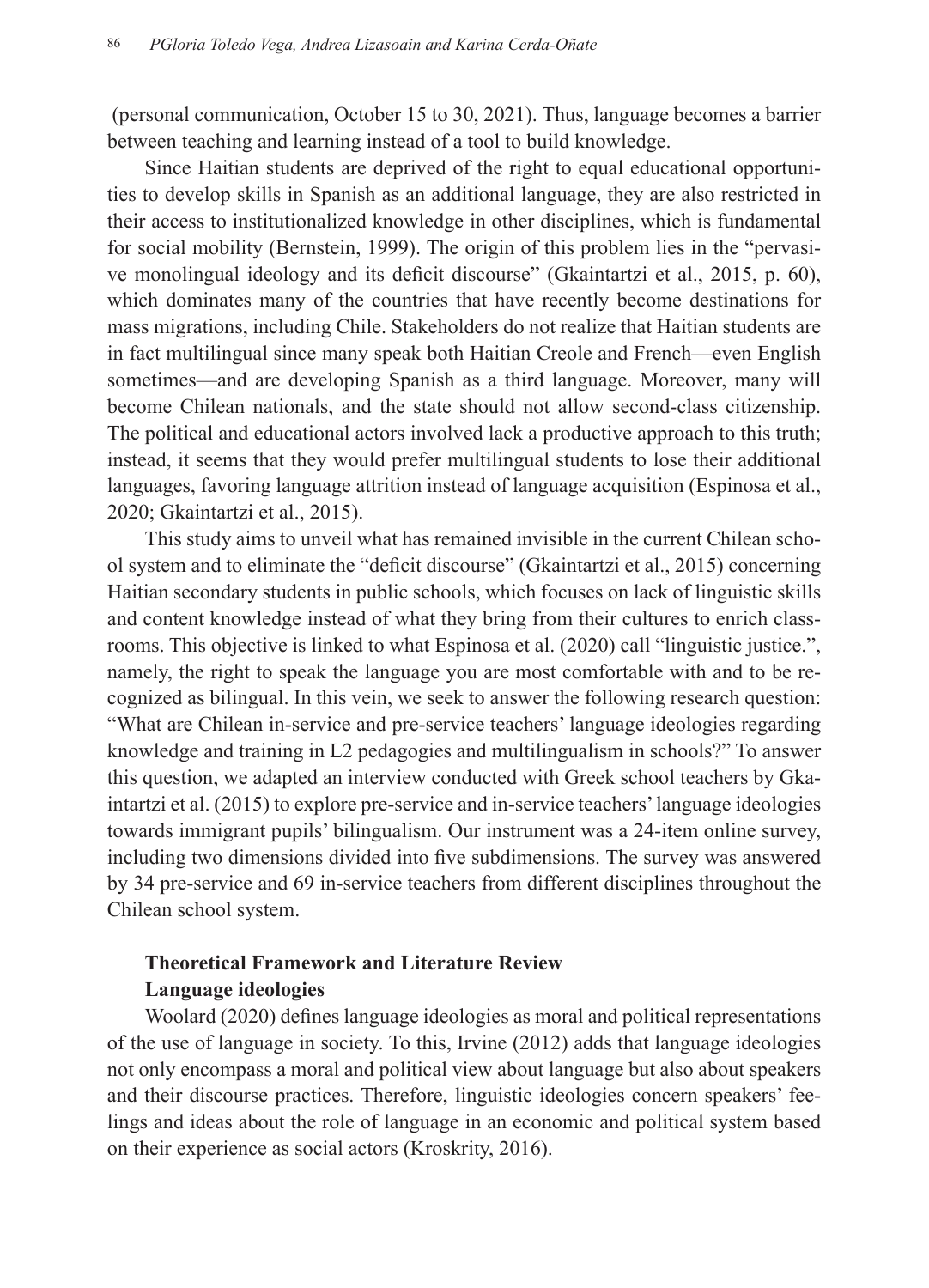Gkaintartzi et al.'s (2015) study serves to illustrate the construct of linguistic ideology. According to the authors, Greek school teachers focus on immigrant students' learning and adaptation difficulties. These teachers feel unfit to face diversity in the classroom and demand special training. They also complain about the lack of information about immigrant students, which contributes to ignoring their cultural and linguistic backgrounds. Gkaintartzi et al. add that most teachers have positive ideas about bilingualism. Still, they consider students' native language to be unrelated to school language learning and something that should only be used at home. In the same vein, teachers in Greece advise students' parents to speak only Greek at home and avoid interfering in the acquisition of Greek as a second language. Rhodes et al. (2005) reported similar practices in the United States, where some teachers used to believe that students' native languages would negatively affect their English acquisition and thus advise parents to only speak English at home, to which parents often agreed to prevent their children from being discriminated against. Nowadays, the educational community in the United States considers it to be a good practice to provide explicit teaching of both language and content for English language learners (ELL). In this sense, the SIOP method has been implemented in many public schools to both train teachers in the design of lessons that address ELL and boost learners' academic performance (Short et al., 2011). Despite this, Villamil, Munter, and Araujo (2021) report that ELL faces additional barriers in the USA school systems due to narrow linguistic policies, which devalue students' native languages due to the teaching of English.

Similarly, Espinosa et al. (2020) report that some teachers in Chile consider forbidding speaking Haitian Creole in their classrooms to be a sound pedagogical practice and advise parents to speak Spanish at home. These practices reflect language ideologies: implicit or explicit ideas about the languages people speak or do not speak or the places where languages should be spoken or not. In the case of Chile, the prevailing ideology appears to be that Spanish is the language of instruction and that there is no room for any other languages within the school context. To avoid negative attitudes towards learners' native languages, it is vital to render instructional pedagogy that highlights the importance of keeping and invigorating first languages among second language learners at school. On this topic, Mellom et al. (2018) show how training seems to mitigate the negative attitudes over learners' native language over time.

Spanish has been the de *facto* language in Chile since the 15th century, when the Spaniards conquered the country and forbade the use of the languages of the original peoples (Lizasoain, 2018; Farías, 2005, 1999; Mar-Molinero, 2000). Thus, many native tongues turned into second languages. The compulsory use of Spanish in the territories conquered by the Spanish crown was a policy meant to define and homogenize new nations' identities (Sologuren & Castillo, 2011; Mar-Molinero, 2000; Hamel, 1993). Indigenous people have been humiliated, discriminated against, and silenced in this context for centuries, giving way to the belief that Spanish is the only language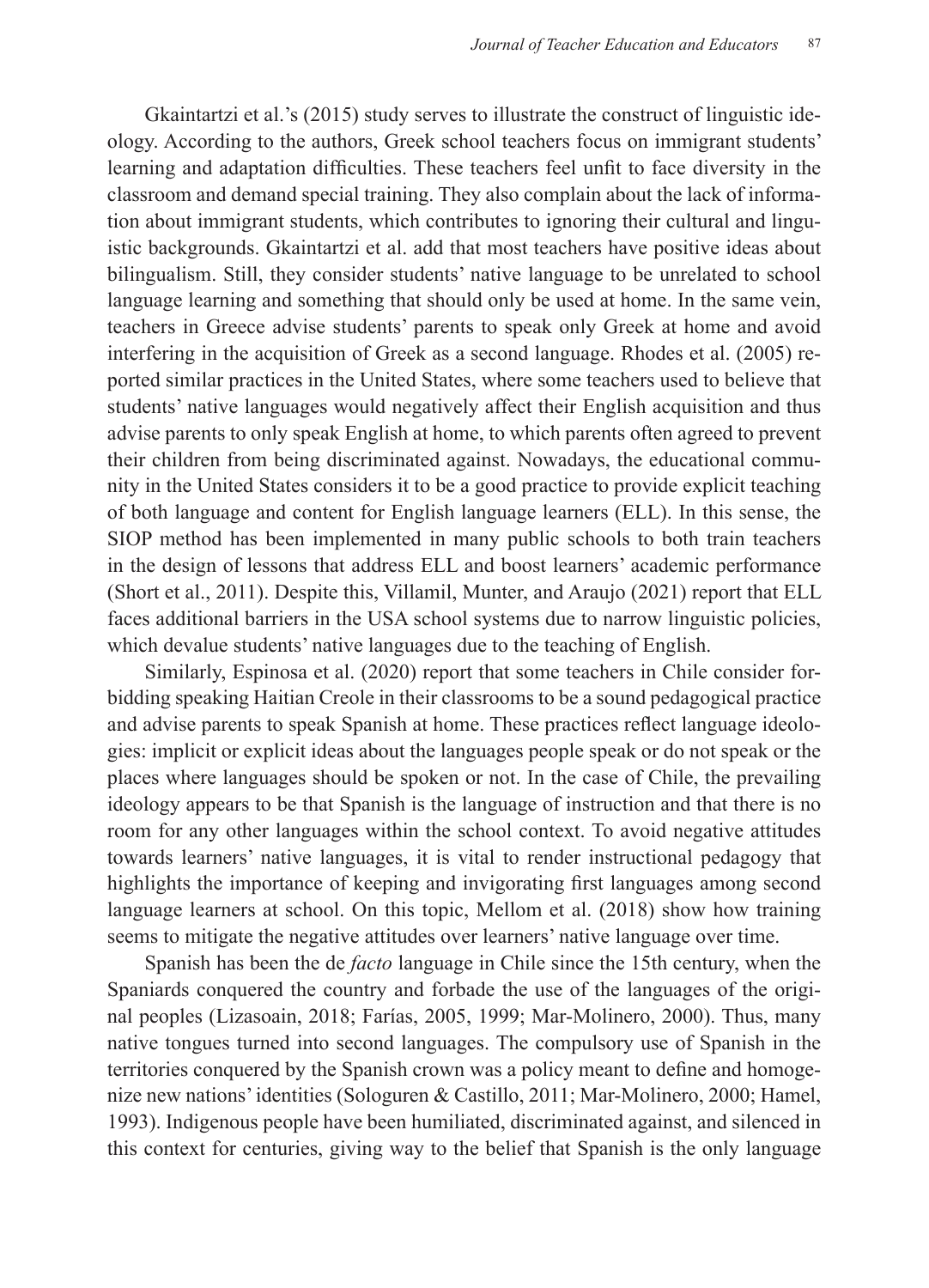Chileans should speak and learn. This same ideology prevents many Chileans from understanding that some people do not speak Spanish simply because it is not their first language. In other words, it is taken for granted that everybody speaks Spanish, so it should not be necessary to teach it formally as an additional language. Thus, we can only make non-Spanish speakers' needs visible through linguistic policies and consistent planning to turn their needs into sound pedagogical practices in the school system.

Linguistic policies and planning have to do with choices made at a macro-level, which affect people at a micro-level (Romaine, 2021). That is to say, the state and society make decisions about language policies, which impact the speakers of different languages through their implementation and planning. Labeling a language as a first, second, additional or new language (Wang, 2015) is a decision that arranges languages in a hierarchy (Mar-Molinero, 2000), which means some will be considered more relevant or necessary than others. The design of sensible and sensitive linguistic policies and planning could change the harmful language ideologies encountered in Chile concerning Haitian Creole.

In this regard, it is essential to highlight that linguistic policy grants languages a certain status. In our work, we have referred to Spanish as a Foreign Language and Spanish as a Second Language, and now we are labeling it as an Additional Language. When a language is given the status of a foreign language, it is taught formally in a classroom; hence, it is part of the school curriculum. In Chile, English is taught as a foreign language in the school system from fifth grade onward (MINEDUC, 2021c). A second language is usually defined as a language that people learn after their first language or simultaneously, in a context of immersion; that is, it is often learned informally (Lizasoain, 2018). In technical terms, Haitian students supposedly learn Spanish as a second language, but in practice, many of them already speak a second language—French, the medium of instruction in the Haitian school system—so they would be learning a third language. Consequently, in this study, we propose that Spanish should be labeled as an additional language to favor a label that points at and highlights Haitians' multilingualism. Besides, according to Gardner (2010), labeling a language as "additional" boosts the motivation to learn the additional language, fosters a positive attitude towards learning it, and increases the efforts to learn it. If these three components are articulated effectively, learners are empowered to negotiate their identities in the processes of building their new multilingual identities in a better way (Gardner, 2010).

### **Language pedagogical knowledge**

In multilingual contexts, teachers should be prepared to teach disciplinary content and the particular language of the discipline, as well as the basics for the development of additional languages (Toledo Vega, Lizasoain, & Mena, 2021; Espinosa et al., 2020; Rhodes et al., 2015). This preparation allows teachers to distinguish between additi-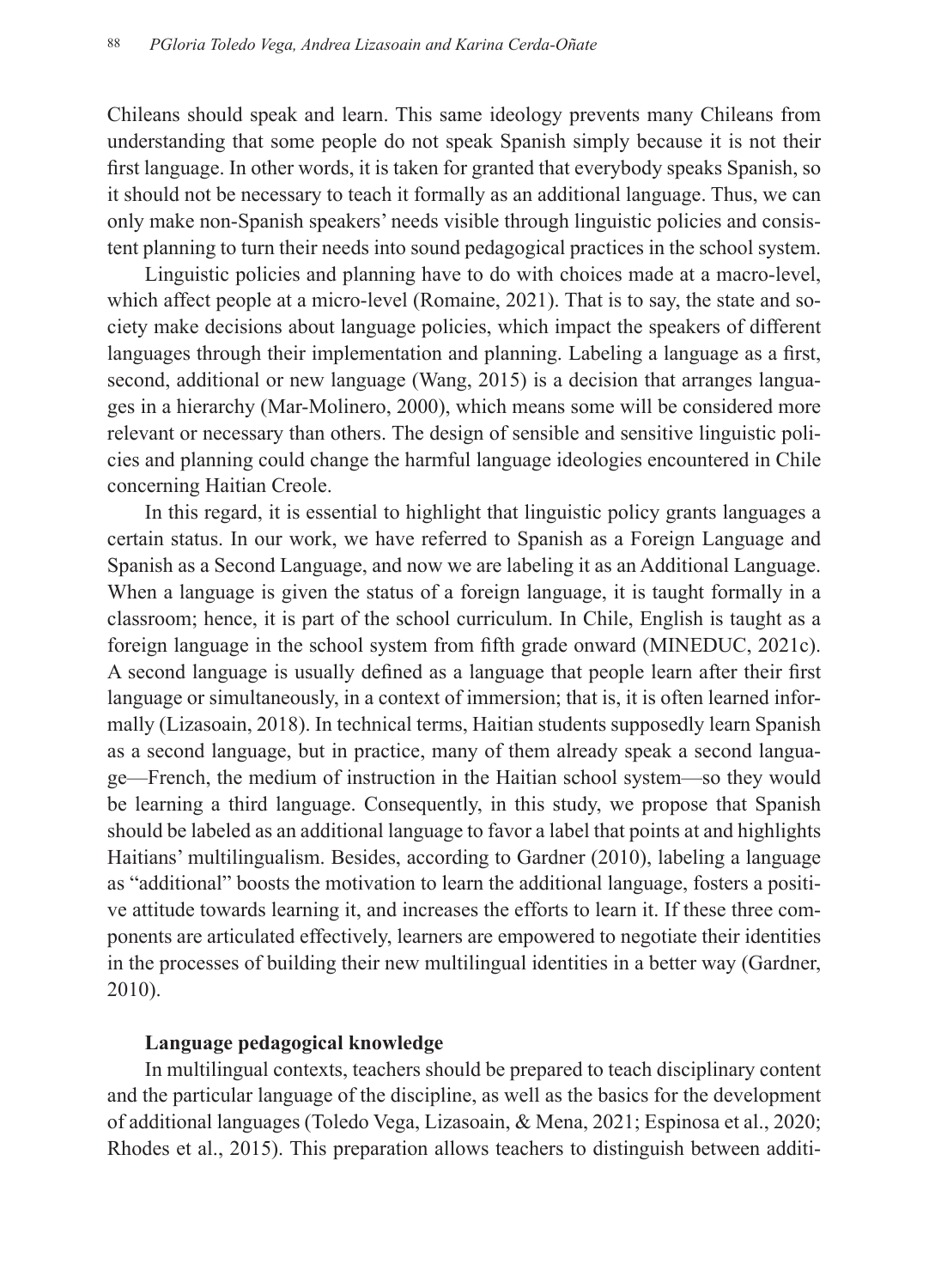onal language learners' lack of content knowledge and lack of linguistic knowledge (Ollerhead, 2019; Aalto & Tarnanen, 2015; Bunch, 2013; Mora, 2000; Nieto, 2001; Weigle, 1999; Cumming, 1986). In this context, language pedagogical knowledge is defined as the mastery of disciplinary language in the classroom context. It involves understanding that developing an additional language is a unique process and that language is both a learning resource and a teaching goal (Lizasoain & Toledo Vega, 2020; Aalto & Tarnanen, 2015; Bunch, 2013; Shulman, 1986). Aalto and Tarnanen (2015) have shown that teachers who have received training related to language pedagogical knowledge can distinguish between L2 learners' disciplinary knowledge and their linguistic skills, which helps them assess the work of learners better. On the contrary, teachers whose education has not included this type of training can demotivate or frustrate learners in their additional language development (Ollerhead, 2019; Papp & Rixon, 2018; Gibbons, 2015; Shaw, Imam, & Hughes, 2015; Weigle, 1999).

Therefore, language pedagogical knowledge has at least three aims (Ollerhead, 2019). First, to give teachers the skills to distinguish poor performance associated with disciplinary content from difficulties related to language (L1 or L2). Second, to allow teachers to implement teaching strategies that facilitate L2 learners' access to institutionalized knowledge, understanding what aspects students find challenging and for what reasons. Third, to help educators comprehend and respond to students' cultural diversity, turning their resources into learning opportunities for all the participants in the classroom. This approach also contributes to raising awareness in teachers about their linguistic ideologies and the impact these could have on their multilingual students. In consequence, it is essential to educate teachers based on this new paradigm.

#### **Teacher education and language pedagogical knowledge in Chile**

Rhodes et al. (2005) refer to four critical factors that explain the necessity for teachers who teach L2 students to have some theoretical background regarding second language acquisition and multilingualism, apart from language pedagogical knowledge. First, it helps eradicate certain myths about how children can best acquire a new language, such as the belief that the more they are exposed to the additional language, the faster they will learn it. Second, it helps to rule out ideas about L2 students' cognitive difficulties based on their poor performance (i.e., school practitioners sometimes refer immigrant students to special education when they only need to understand the language to perform as expected). Third, it helps to differentiate between low proficiency in the additional language and academic success. And fourth, it contributes to the adaptation of assessment to the needs of learners.

The teachers who have language pedagogical knowledge in Chile are mainly teachers of English as a Foreign Language. Given the current trends of immigration in Chile, one might also expect those language teachers who teach the subject of Language, Literature, and Communication in Spanish would have training in foreign language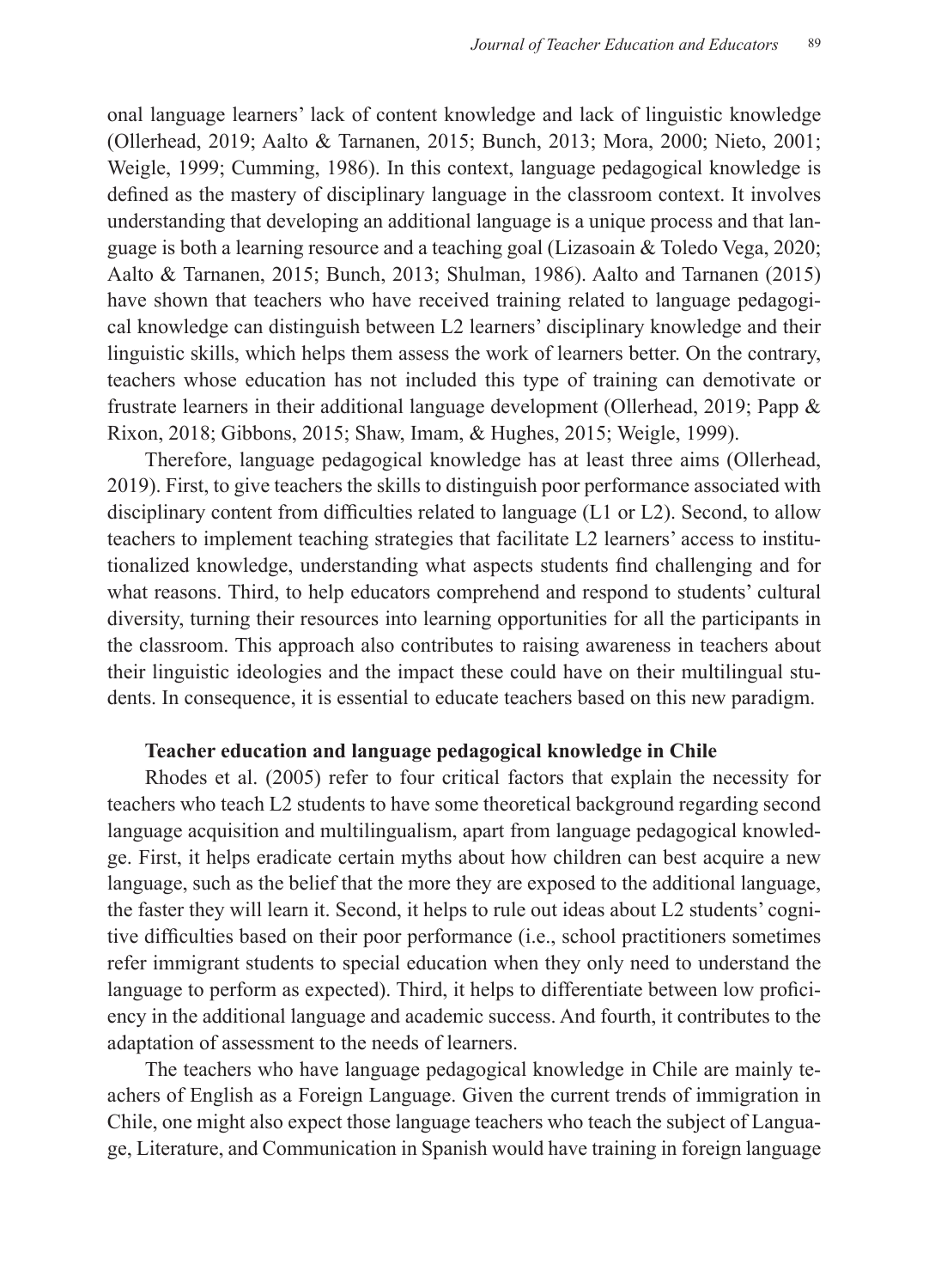development, but they do not. A recent examination of 61 teacher education programs in Pedagogy in Language and Communication (DEMRE, 2020) yielded that only one includes a core course in Spanish as a Foreign Language (Universidad de Magallanes, 2021). Two other programs offer elective courses on the subject, but only students highly motivated by the topic can be expected to take them (Pontificia Universidad Católica de Chile, 2021; Universidad de Concepción, 2021). This indicates that preservice teachers are not receiving the necessary education to meet the needs of immigrant children and youth who do not speak Spanish. Similarly, most in-service teachers did not receive any type of training in this area during their university years and have received little or no help from professional development programs to contribute to the learning of non-Spanish-speaking immigrant students (Lizasoain & Toledo Vega, 2020; Espinosa et al., 2020).

We know, then, that most teachers in the Chilean school system do not possess the necessary background to help Haitian students to learn Spanish or, in turn, to effectively access disciplinary knowledge. Therefore, they lack the competencies to help these students be part of the community. Of course, this is not the teachers' fault, but we must find solutions. As a step in this direction, and based on the factors above, we examined how pre-service and in-service teachers conceive their Haitian students' multilingualism to form a better picture of educators' linguistic ideologies.

## **Methodology**

### **Type of study**

This case study, which was conducted through convenience sampling and is of exploratory nature, aims to unveil schoolteachers' language ideologies, their knowledge and training in L2 pedagogies, and their ideas about multilingualism in the school context. Our interest was to know the perceptions of teachers within the Chilean school, regardless of the subject they teach. Case studies allow researchers to examine specific phenomena, which oftentimes have not been described before. Furthermore, results coming from case studies can be generalized and reinterpreted with time, which turns them into productive research samples. Our case study is focused on the language ideologies of pre-service and in-service teachers from different school subjects in the Chilean education system.

### Data collection tools<sup>6</sup>

We adapted an interview protocol designed by Gkaintartzi et al. (2015) to assess Greek teachers' language ideologies concerning their multilingual students and turned it into an online survey. The structure of the survey is detailed in Table 1.

<sup>6</sup> The survey can be found here: https://forms.gle/rpxch92ze4scHwm78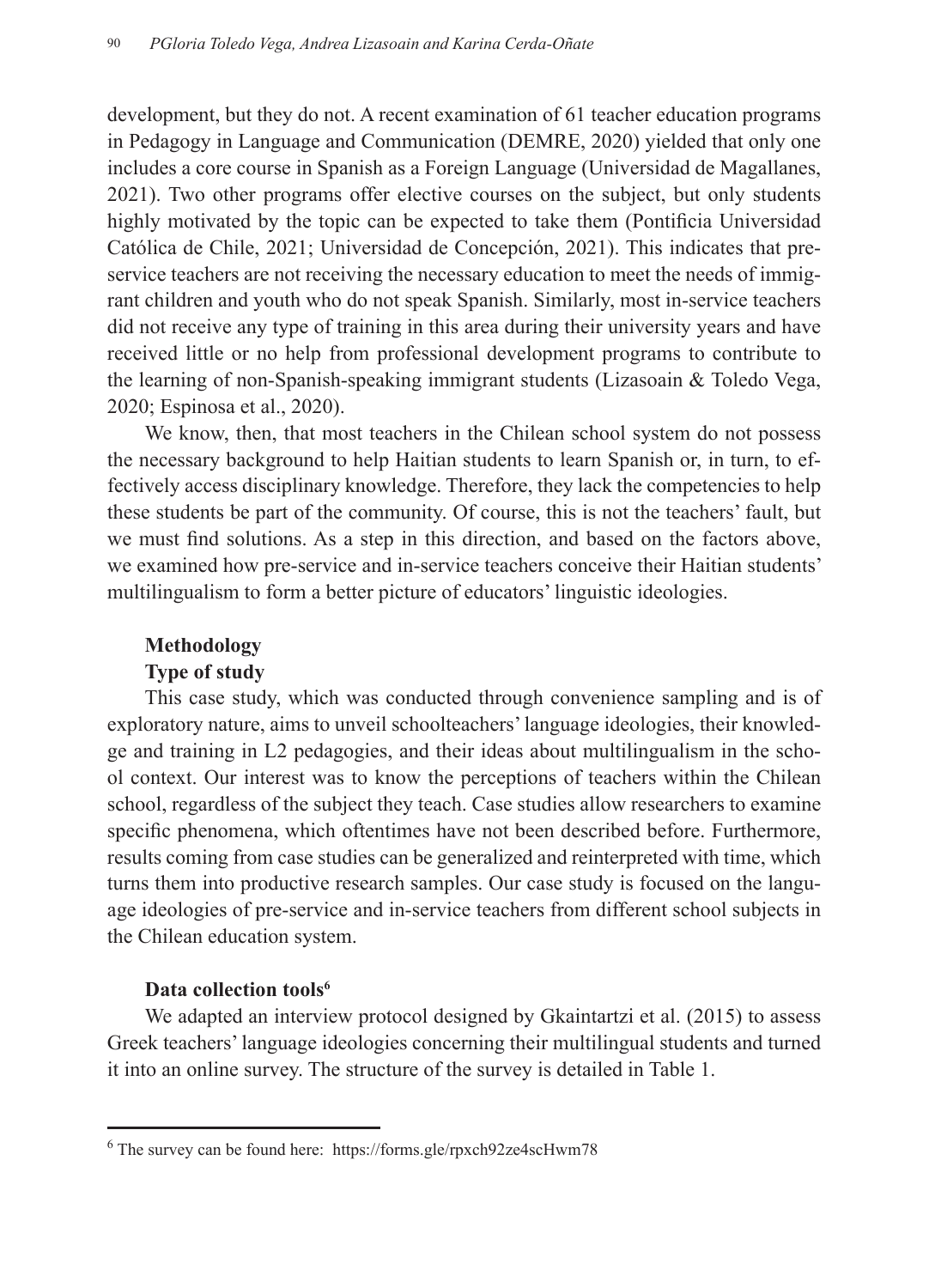| Type of question                | Type of data                                                                                                                                                                   | Type of analysis                                         | Total<br>number<br>of<br>questions |
|---------------------------------|--------------------------------------------------------------------------------------------------------------------------------------------------------------------------------|----------------------------------------------------------|------------------------------------|
| Information<br>questions        | Teaching and<br>linguistic profile data                                                                                                                                        | Descriptive<br>qualitative<br>analysis                   | 9                                  |
| Dichotomous<br>yes/no questions | Quantitative:<br>nominal:<br>2 levels (yes-no): $4$<br>$\overline{\phantom{0}}$<br>questions<br>3 levels (yes-no-I am<br>$\qquad \qquad \blacksquare$<br>not sure): 1 question | Descriptive<br>Inferential<br>statistics: chi-<br>square | 5                                  |
| Open-<br>ended<br>questions     | Oualitative                                                                                                                                                                    | Content analysis                                         | 11                                 |

# **Table 1.** Table 1.

*Description of the survey Description of the survey*

The survey described in Table 1 included two broader dimensions: Dimension A: teachers' knowledge and training in L2 pedagogies and teachers' ideologies about students' L1 and multilingualism; Dimension B: immigrant students' access and in-*Dimension A and its subdimensions*  tegration into Chilean schools<sup>7</sup> . In this paper, we focus on Dimension A, which was *Dimension A* divided into two subdimensions, which are introduced in Table 2 below.  $\alpha$  and munimigualism, Dimension D. minigram students nto C

# Table 2.

*Dimension A and its subdimensions Dimension A and its subdimensions* 

| Dimension A                                                                                                                 |                                                                          |  |  |  |
|-----------------------------------------------------------------------------------------------------------------------------|--------------------------------------------------------------------------|--|--|--|
| Teachers' knowledge and training in L2 pedagogies and teachers'<br><i>ideologies about students' L1 and multilingualism</i> |                                                                          |  |  |  |
| <b>Subdimension</b><br>number                                                                                               | <b>Subdimension name</b>                                                 |  |  |  |
|                                                                                                                             | Knowledge and training in L2 pedagogies                                  |  |  |  |
| $\mathfrak{D}$                                                                                                              | Multilingualism in schools and teachers' ideologies<br>about students L1 |  |  |  |

In order to reclute participants, the survey was shared on social media networks (LinkedIn, Facebook, and Twitter) and was also sent via institutional emails to inservice and pre-service teachers.

 $<sup>7</sup>$  A manuscript about the results from Dimension B is currently under review.</sup>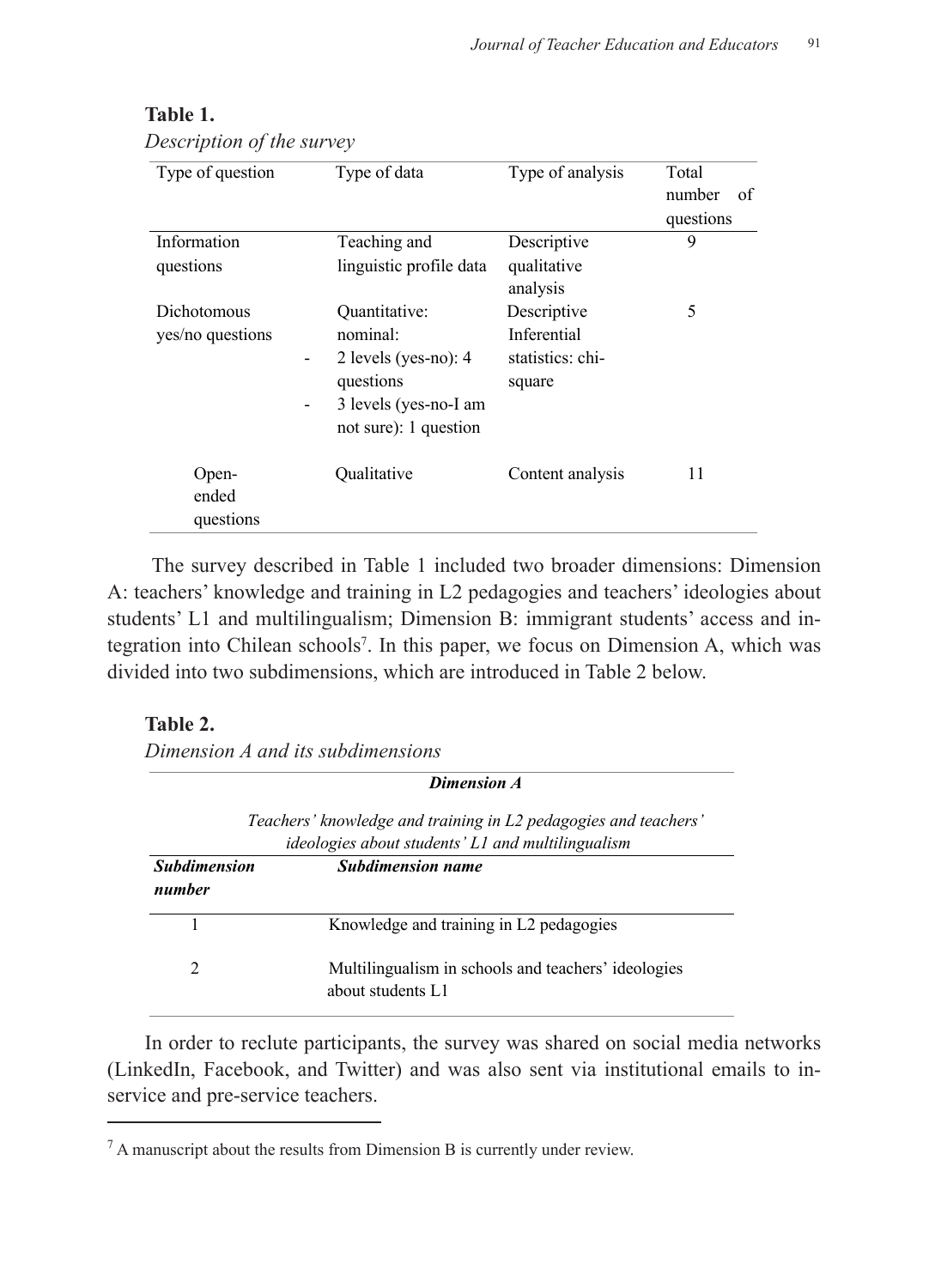### **Participants**

The survey was answered by 69 in-service teachers (IS group) and 34 pre-service teachers (PS group) from different school disciplines and school levels. The IS group had an average of 9.13 years of experience while the PS were still students. In the IS group, 42% were elementary school teachers, and 40.5% were middle school teachers; the remaining 17.5% worked in preschool, special education, adult education, technical education, and as private tutors. In terms of their disciplines, 33% of this group were English teachers. The remaining were teachers of Mathematics, Spanish language, Social Sciences, Administration, Natural Sciences, Special Education, Preschool, Physics, Music education, Religious studies, Chemistry, Technology, and Technical Education, as well as primary school teachers covering more than one subject at school. In the PS group, 70.58% were high school teachers, 32.35% were primary school teachers, and the rest were special education teachers or preschool teachers. Among pre-service high school teachers, 47.05% were English teachers, and 43.35% were Spanish language teachers.

### *Data analysis tools*

Due to the question types, which included information questions, dichotomous yes/no questions, and open-ended questions, the survey yielded both quantitative and qualitative data. In terms of the quantitative data, the dichotomous yes/no questions included the levels "yes" and "no" for most questions, except for one question, which had three levels: "yes," "no," and "I am not sure." These data were analyzed using both descriptive and inferential statistics. For inferential statistics, the quantitative data from both groups were analyzed with SPSS (version 25, IBM Corporation, 2017). A chi-square test was performed to observe any group differences of the dependent variable at the nominal level.

Respecting the qualitative data, the open-ended questions were analyzed through Content Analysis. This type of analysis allowed us to explore and understand the experiences and perspectives of the participants from an emic point of view (Creswell, 2009; Dörnyei, 2007). Content analysis is characterized by following sequences in which topics are identified and encoded inductively from the collected data.

### **Findings**

Concerning our findings, it is important to note that many participants in the PS group were training to be English teachers, so some categories may have emerged due to their specific training in L2 acquisition; likewise, in the IS group, English teachers accounted for 33% of the participants. Our main interest was to interview teachers from all disciplines and not to compare the IS and PS groups, so we decided to include the results from all participants, irrespective of the discipline they teach, even when the number of English language teachers was indeed significantly higher than the rest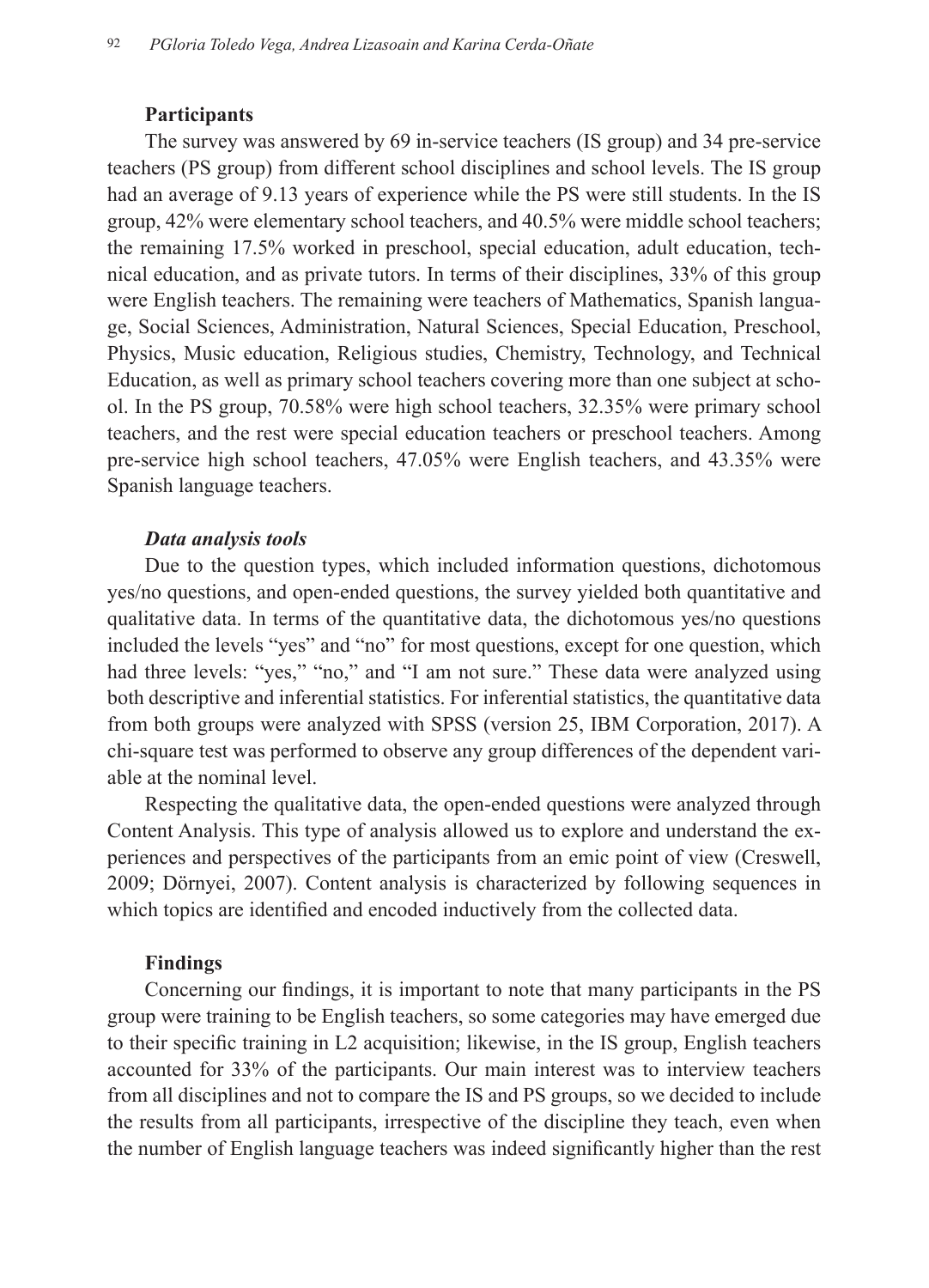of their peers.

## **Subdimension 1: Knowledge and training in L2 pedagogies**

### *Information questions and yes/no dichotomous items*

We summarize the results of the information questions and dichotomous yes/no questions from subdimension 1 in Table 3. In the case of the information questions, it is important to note that in Table 3 we only present the percentages of respondents who answered the question—for example, those who reported having knowledge of an L2 when asked "Do you have knowledge of an L2"—and then in the discussion, we provide specific information about the languages that were the most spoken among the IS and the PS groups.

# **Table 3.** Table 3.

| Type of            | Question                  |                    | $%$ of      | % of positive |
|--------------------|---------------------------|--------------------|-------------|---------------|
| question           |                           |                    | positive    | answers pre-  |
|                    |                           |                    | answers in- | service group |
|                    |                           |                    | service     | (PS)          |
|                    |                           |                    | group (IS)  |               |
| Information        | D <sub>0</sub><br>you     | have               | 76.8        | 85.29         |
| question           | knowledge of an L2?       |                    |             |               |
|                    |                           |                    |             |               |
| Dichotomous        | D <sub>0</sub><br>you     | have               | 43.48       | 47.05         |
| yes/no             | experience in teaching    |                    |             |               |
| question           | an $L2?$                  |                    |             |               |
|                    |                           |                    |             |               |
| Information        | If you answered yes to    |                    | N/A         | N/A           |
| question           | question 5, please tell   |                    |             |               |
|                    | us the languages you      |                    |             |               |
|                    | have taught or            | are                |             |               |
| Dichotomous        | teaching.                 |                    |             | 8.8           |
|                    | Have you participated     |                    | 15.94       |               |
| yes/no             | in any training to teach  | and/or             |             |               |
| question           | immigrants                |                    |             |               |
|                    | multilingual<br>children? | youth/<br>Have you |             |               |
|                    | attended                  | seminars           |             |               |
|                    |                           |                    |             |               |
| <b>Dichotomous</b> | related to this topic?    |                    | 69.6        | 17.6          |
|                    | Have you had students     |                    |             |               |
| yes/no             | who speak a minority      |                    |             |               |
| question           | language?                 |                    |             |               |

*Questions from subdimension 1 Questions from subdimension 1*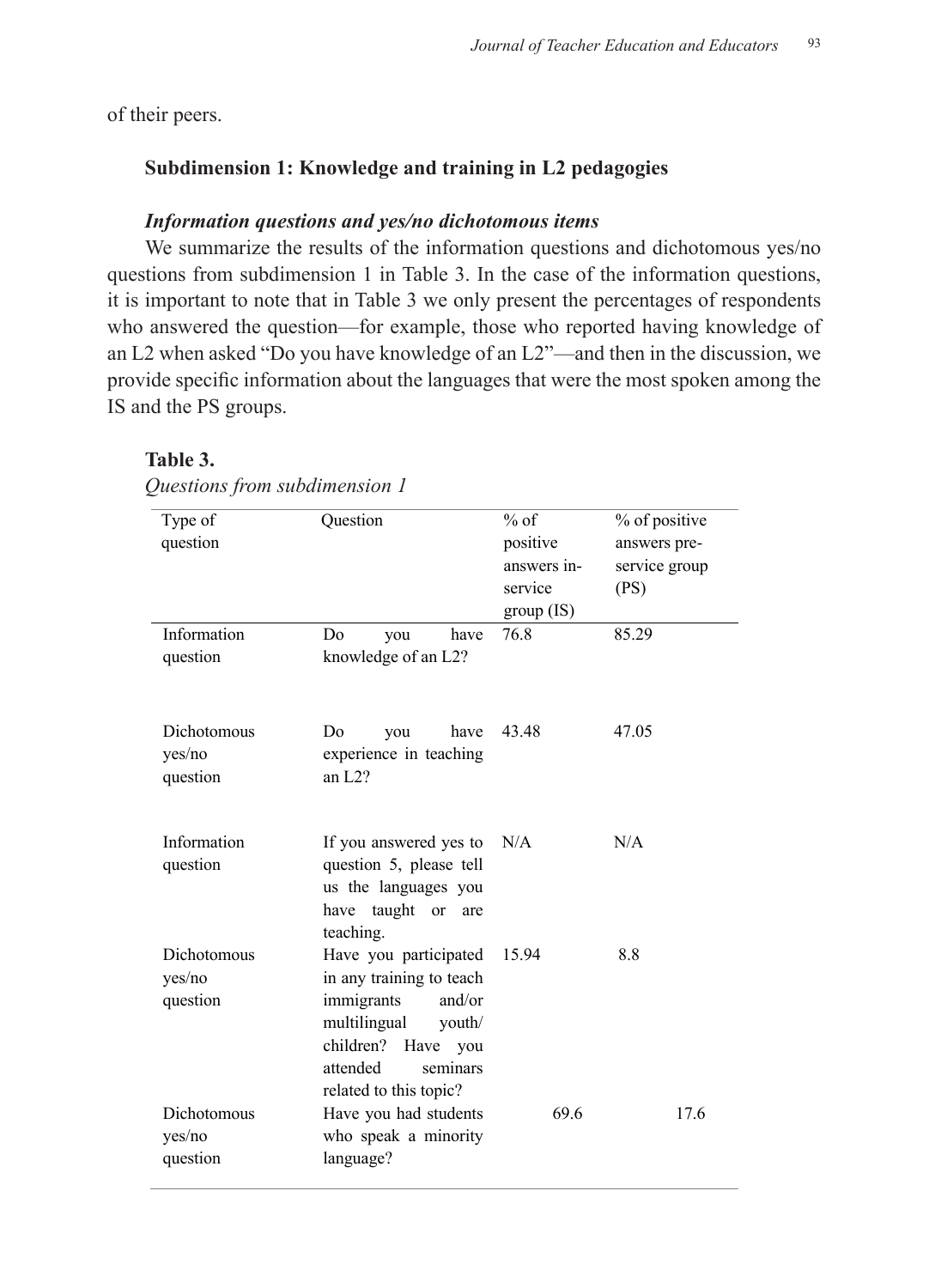Regarding knowledge of a second language, the most widely spoken is English (76.81%), followed by Portuguese (15.9%) and Mapudungun (7.24%) in the IS group. It is worth mentioning that Mapudungun is the language of the most numerous native people in Chile. In the case of the PS group, 85.3% reported having knowledge of English as L2, followed by Mapudungun (11.76%) and Portuguese (8.8%). Meanwhile, 14.5% of the IS group and 8.8% of the PS group reported having no knowledge of a second language. Interestingly, more pre-service teachers (11.76%) reported speaking Mapudungun than in-service teachers (7.24%). This could be linked to the efforts of the state and private entities to revitalize our native peoples' languages.

In respect to experience in teaching a second language, 46.3% of the IS group reported having experience teaching English as a foreign language, while 50% of the PS group indicated the same. Meanwhile, 39.13% of the IS group reported having no experience teaching an L2, while 52.94% of the PS reported the same. Finally, only 7.24% of the IS group expressed having experience teaching Spanish as a second language, while participants from the PS reported no experience in this.

We used chi-square to test the independence of variables for the dichotomous yes/no questions. For the question *Do you have experience in teaching an L2?*, we examined the relation between the type of teacher (in-service and pre-service) and experience teaching a foreign language. The relation between these variables was not significant,  $X2$  (1,  $N = 103$ ) = .118, p > 0.05. This suggests that the PS and IS groups do not differ significantly when it comes to teaching a foreign language; this would not be surprising since, as noted above, many of the teachers who were interested in answering the survey were pre-service or in-service English teachers. Even when pre-service teachers are not experienced teachers, university programs do send them to train at schools as student-teachers, so the experience they report likely stems from these on-site training periods.

In the case of the question: *Have you participated in any training to teach immigrants and/ or multilingual youth/ children? Have you attended seminars related to this topic?* we tested the relation between the type of teacher and the training received to work with multilingual students. The relation between these variables was not significant,  $X2$  (1,  $N = 103$ ) = .983, p > .05. This indicates that the PS and IS groups do not differ significantly when it comes to training to work with multilingual students. This finding is interesting because it corresponds with the fact that teacher training still does not address the topic of multilingualism.

Relative to the question *Have you had students who speak a minority language?,*  we explored the relationship between the type of teacher (in-service or pre-service) and experience working with children who speak a minority language. The relation between these variables was significant,  $X2$  (1, N = 103) = 24.616, p <0.01. This finding points to what pre-service teachers also reported in the qualitative questions: since they are still in initial teacher training programs, they have little experience wor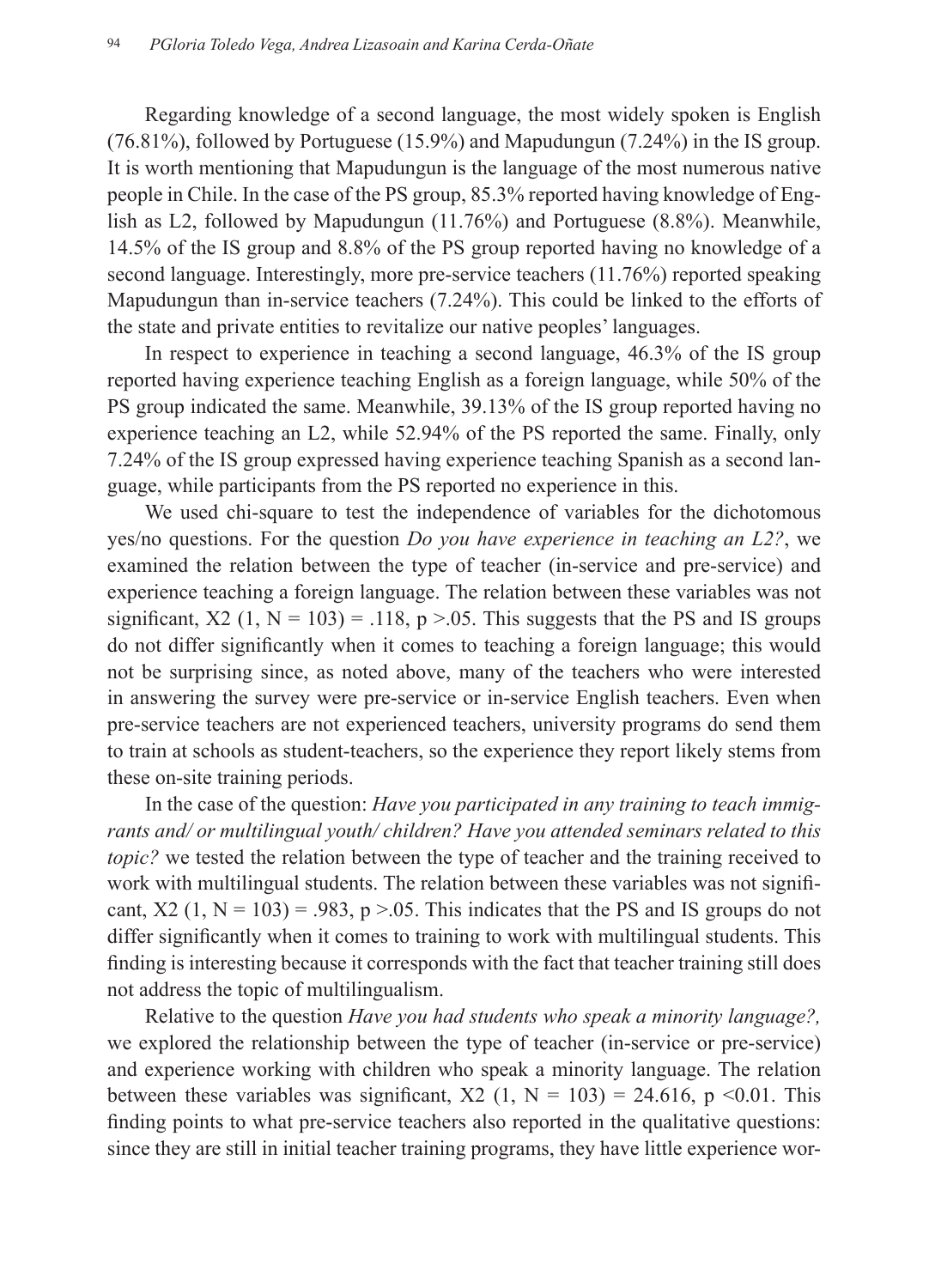king at schools, which means they have generally encountered fewer types of diversity in the classroom.

### *Open-ended questions*

In this dimension, there was only one open-ended question, *How do you deal with the fact that there are students in your class whose mother tongue is not Spanish and whose level of Spanish is lower than that of the rest of the class?* Concerning this question, we analyzed the responses through content analysis, from which three categories emerged: (i) access to education, (ii) resources and strategies, and (iii) language learning.

In relation to access to education, the IS group pointed out that non-Spanishspeaking students have not taken part in emergency remote teaching during the 2020- 2021 COVID-19 pandemic, since most of them do not have the necessary digital resources to participate from their homes. This could mean that these students have not been exposed to Spanish, at least in an educational context, since the Covid-19 pandemic started in Chile in February 2020, because most of them speak only Haitian Creole with their families.

As for resources and strategies, the informants commented on the lack of educational resources in the school system. In this scenario, both groups declared that the strategies implemented in the classroom are the following: (i) to differentiate Spanish from non-Spanish speaking students; (ii) to adapt and/or simplify materials and methods (especially among the PS group); (iii) to use a vehicular language (English); (iv) to resource to non-verbal communication; and (v) to promote teamwork with the mediation of Spanish-speaking students. A strategy observed among the IS group was working jointly with the Spanish language teachers, because they consider their area closer to the field of second language teaching.

The strategies the IS group considered beneficial for working in multilingual classrooms were mostly related to the simplification of language, content, and methodologies. The strategy of adaptation was also found among the PS group. In fact, there were no specifications made regarding what types of adaptations could be implemented. Overall, results suggested a tendency among teachers to oversimplify the language and the contents of class activities, preventing students from receiving a quality education, which could further disadvantage non-Spanish-speaking students.

About language learning, only the PS group proposed training themselves in a specific L2 to understand their immigrant students better, while among the IS group it was stated that learners must acquire Spanish as L2. This latter group also commented on the need for support from trained professionals, such as educational psychologists and translators, to deal with non-Spanish-speaking students. Some had even asked for help from Haitian students as translators or tutors in classes. This is striking because educational psychologists' work is to understand how people learn and to help people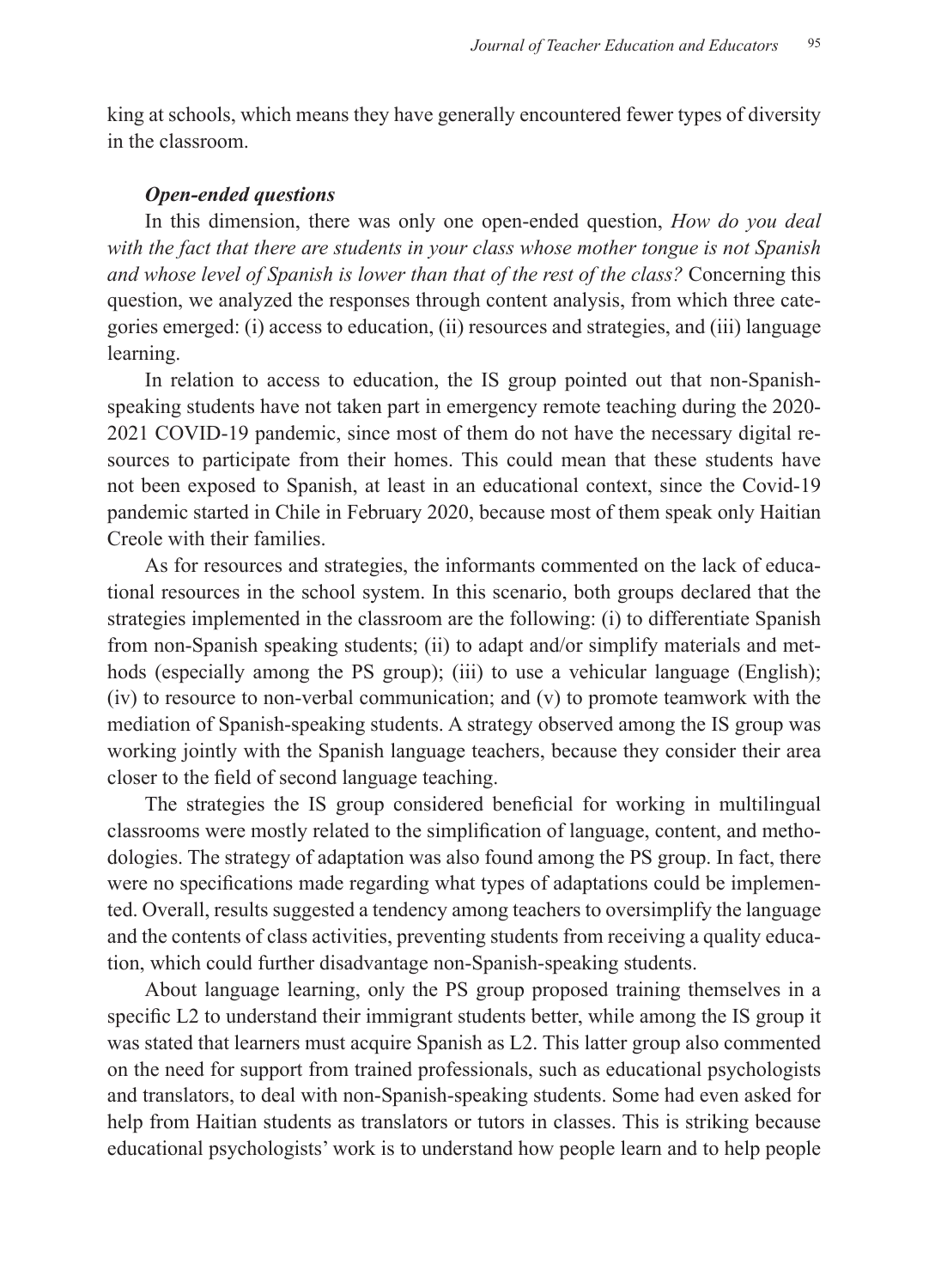with learning difficulties; although their job is highly relevant, the difficulties of Haitian students, for example, are not related to learning per se, but rather are linked to low linguistic competence in Spanish. Similarly, the task of the translator is to make meaning in one language available in another language, which may be useful at points but is far from sufficient for the development of communicative competence in an additional language. Few of the participants mentioned the existence and relevance of experts in second language teaching and learning, such as teachers of Spanish as a second/foreign language.

# *Subdimension 2: multilingualism at school and language ideologies towards immigrants' L1*

### *Open-ended questions*

In this dimension, we had two open-ended questions, but we will discuss the results of only one of them, because it better fits within the scope of this piece. The question was: Do you *think it is important that the non-Spanish-speaking students in your class know their mother tongue well? For example, learning to read and write in their native language; justify your answer.* 

Some emerging categories were the same as in subdimension 1, including (i) access to education, (ii) language learning, and (iii) resources and strategies. The new categories were (iv) self-esteem and self-confidence and (v) cognitive benefits of speaking more than one language.

In relation to access to education, the IS group commented that the Covid-19 pandemic has reduced immersion contexts and, therefore, non-Spanish-speaking students rarely interact with Spanish speakers. The Covid-19 pandemic has brought a new gap to prominence, the digital, which marginalizes Haitian students even more—the limited immersion contexts that online classes might offer are likewise inaccessible to most.

With respect to language learning, both groups deemed it necessary to have some familiarity with the L1 of non-Spanish-speaking students. Likewise, the PS and IS groups recognized the immigrant students' need to learn the target language as a means for integration, schooling, socialization, and a means of avoiding stigmatization. In addition, both groups valued minority languages and recognized the advantages of multilingualism, and both groups tended to positively regard students' L1 and comment on the importance of the maintenance of students' cultural roots. Most of the teachers (IS and PS) also asserted that the L1 contributes to learning, but some considered speaking L1 at home to reduce the chances of socializing with Chileans. Meanwhile, the IS group commented that the maintenance of the L1 should be a family decision, and the PS group considered that the teaching of the students' L1 cannot be imposed in schools. In this way, we can observe that both pre-service and in-service teachers tended to be respectful, in various ways, of their non-Spanish-speaking students' cultural assets.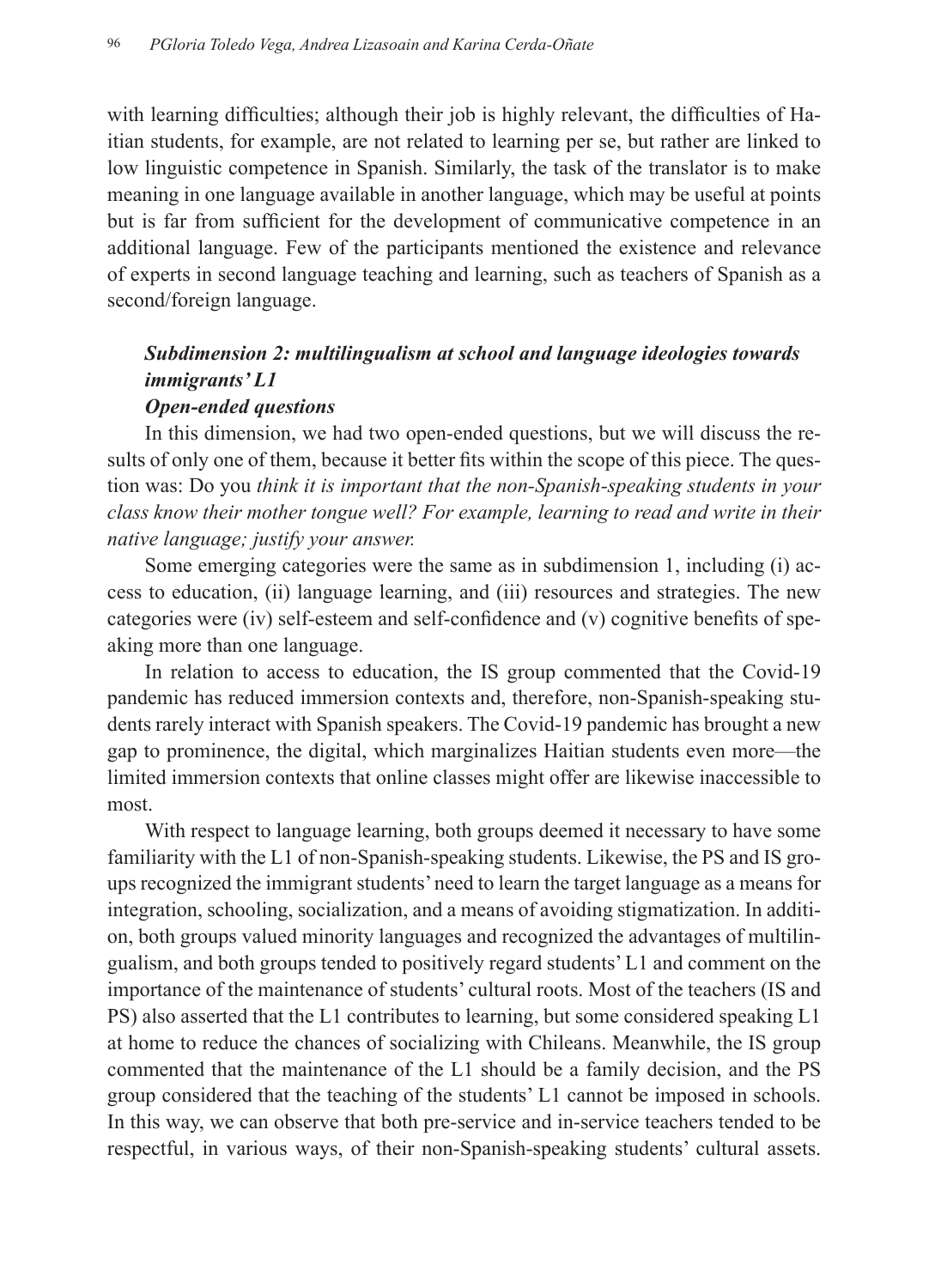This was often directly related to teachers' perceptions of the need to enhance learners' self-esteem and self-confidence. In fact, the IS group highlighted the role of language in the validation and valorization of cultural heritage, and the PS group expressed that the development of the L1 had a psycho-emotional impact on students.

Concerning resources and strategies, their scarcity was attributed to the school system, which does not consider the special needs a multilingual classroom requires. The PS group was silent on this point, as they did not have a prolonged and realistic experience in the school setting yet. Among the IS group, it was mentioned that the problem of teaching an additional language is related to the national curriculum, which does not allocate time or resources for that purpose. Both groups pointed to the importance of adapting the curriculum, but they did not specify how, nor why (except for the lack of time allotted) it impedes teaching Spanish as an additional language.

As for the value placed on multilingualism, the category of cognitive benefits of speaking more than one language emerged about this question: both groups believed that the development of the L1 can help in the learning of an L2. Nonetheless, there was divergence in terms of the ways in which multilingualism should be addressed within the classroom. Within both groups, some participants expressed the belief that it is necessary to learn the L1 of the learners. In contrast, others considered it more important for the learners to learn the target language.

### *Yes/no dichotomous questions*

In this subdimension, there was only one yes/no dichotomous question, which is presented in Table 4 below.

# **Table 4.** Table 4.

*Yes/no dichotomous question from subdimension 2 Yes/no dichotomous question from subdimension 2*

| Type of<br>question               | Ouestion                                                                                                                                                                        | $%$ of<br>positive<br>answers<br>in-service<br>group (IS) | % of<br>positive<br>answers<br>pre-<br>service<br>group (PS) |
|-----------------------------------|---------------------------------------------------------------------------------------------------------------------------------------------------------------------------------|-----------------------------------------------------------|--------------------------------------------------------------|
| Dichotomous<br>yes/no<br>question | Do you think that the<br>that<br>immigrant<br>fact<br>students<br>continue<br>speaking their mother<br>tongue at home and/or<br>at school hinders their<br>learning of Spanish? | 16.17%                                                    | 15.15%                                                       |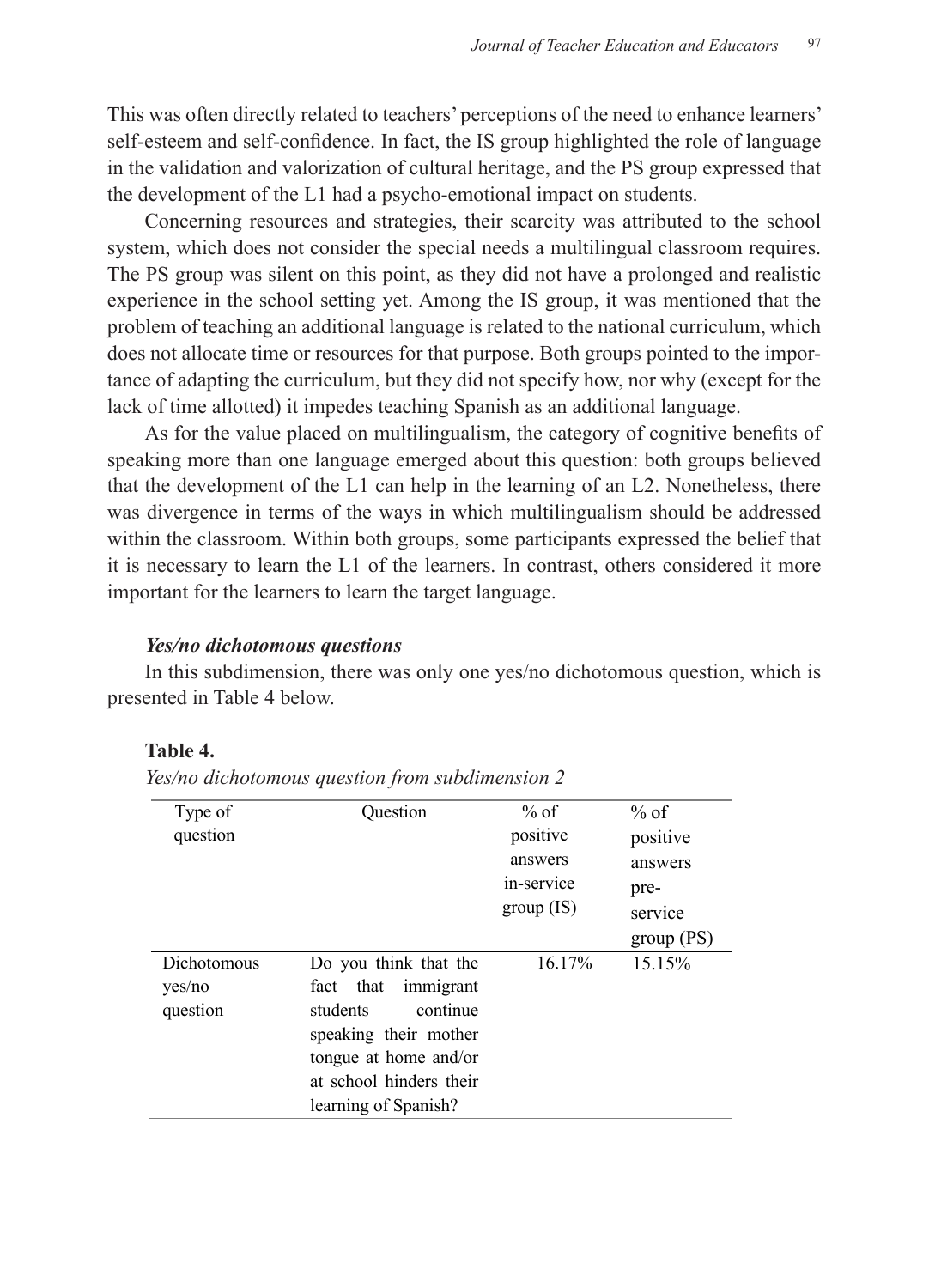The analysis of this question yielded the following data: 16.17% of the IS group and 15.15% of the PS group held that speaking the L1 at home makes learning Spanish difficult, while 63.23% of the IS group and 54.54% of the PS group thought the contrary. On the same topic, 20.58% of IS and 30.3% of PS groups were not sure about this point. Even though the perception of maintaining and making use of the L1 was generally positive, a significant percentage of the interviewees either consider the L1 a hindrance to the learning of Spanish by immigrant students or are unsure on this topic, which is also relevant in terms of ideologies. We also ran a chi-square to test the independence of variables. We examined the relation between the type of teacher and their ideologies about speaking the L1 at home. The relation between these variables was not significant,  $X2$  (2, N = 100) = 1.152, p > 0.05. This indicates that the PS group and the IS group did not differ significantly in terms of ideologies regarding students speaking their L1 at home, which is positive considering that only a minority saw this linguistic activity as detrimental to learning.

### **Discussion**

Results showed no significant differences between the PS and the IS groups concerning experience in teaching a foreign language, training to work with multilingual students or ideologies about students' L1. Both groups reported the same lack of training, which is worrying considering the waves of immigration that have occurred in Chile during the last 10 years. One would expect that today, initial training programs would offer some type of education in this topic, but apparently, the vast majority does not. Pedagogical experiences to approach the multicultural classroom in the United States, Canada, and Australia are worth exploring and testing in the Latin-American context (Toledo Vega, Lizasoain, & Mena, 2021; Espinosa et al., 2020; Rhodes et al., 2015).

We did not find any significant differences between the PS and IS groups in terms of ideologies about students' use of their L1 at home. In fact, as we noted before, most teachers regarded this positively and valued the use of the L1 in terms of cultural roots and background, as well as in terms of cognitive development. This is in line with the latest literature (Mellom et al., 2018; Irvine, 2011).

Regarding the qualitative data, different topics emerged from the content analysis. In terms of "Access to education," participants reported that it had been jeopardized by the mobility restrictions and hardships wrought by the Covid-19 pandemic, which will be difficult to overcome in the short term. Meanwhile, regarding "Resources and strategies" for dealing with non-Spanish-speaking students, participants mentioned the adaptation of methodologies and contents in a general way; thus, this topic needs to be further researched in order to see what kinds of adaptations teachers are making in this context and their impact on non-Spanish-speaking students. This is because some practices can be detrimental to language learning, as observed by Toledo Vega, Lizaso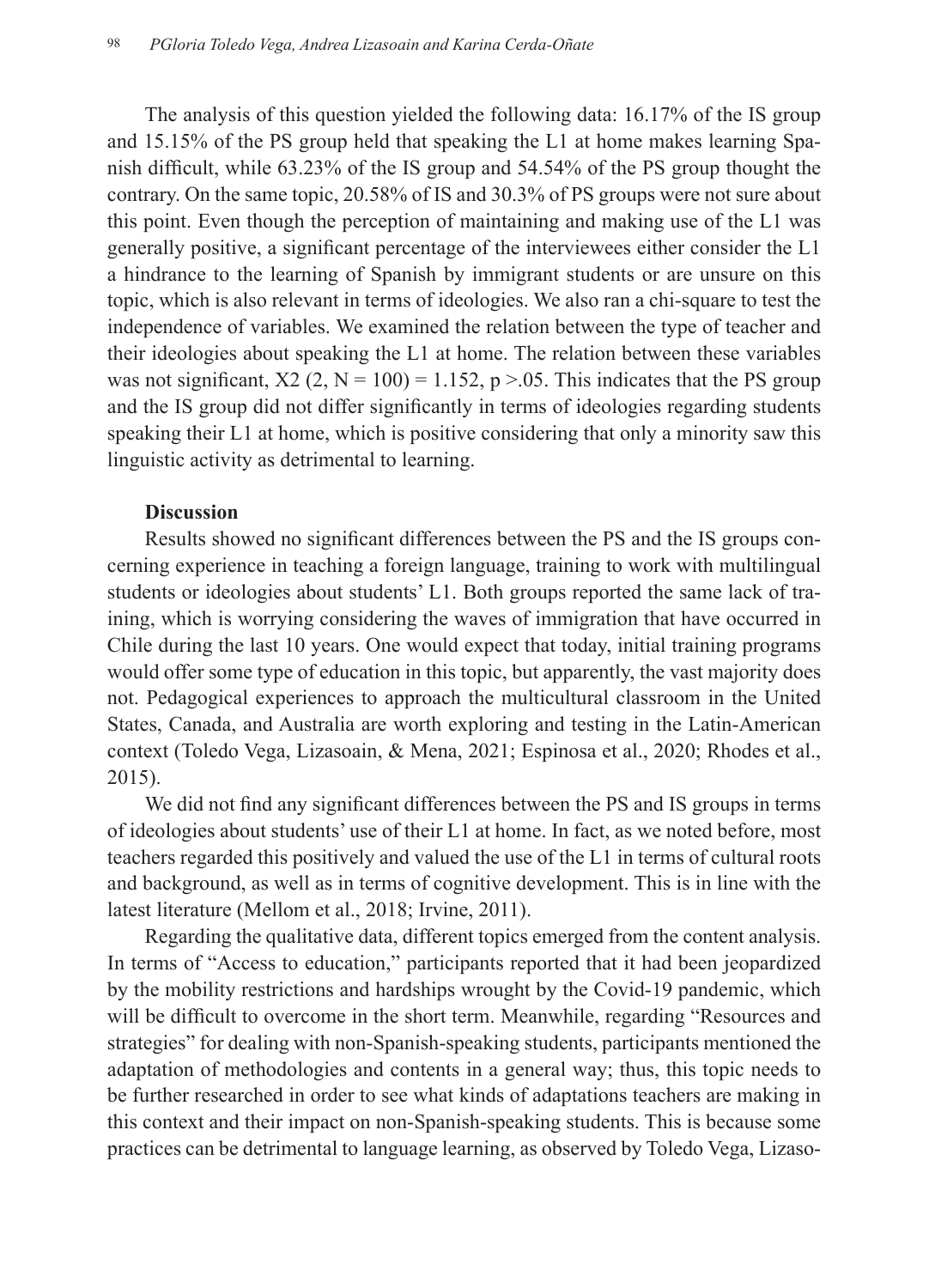ain, & Mena (2021); Espinosa et al. (2020), and Glaintarzi et al. (2015). This finding is closely related to Zwiers' work (2007) about American teachers' practices to develop academic language in English learners who attend mainstream schools. Zwiers (2007) found, for example, that teachers either did not offer corrective feedback to validate the learners' backgrounds or overcorrected them to foster learning, to the detriment of academic development.

Another concerning finding is that teachers indicated that they needed the help of psychologists or translators to address their immigrant students' needs, without considering the assistance of specialists in SSL. This might be related to the idea that Language and Communication teachers are the ones who should be the experts in teaching Spanish as an additional language and that the acquisition of an additional language does not entail the learning of disciplinary knowledge. This is not only wrong but also perilous as shown by Bahamondes et al. (2021), Ollerhead (2019), Papp and Rixon (2018), Alto and Tarnanen (2015), Gibbons (2015) and many others. Disciplinary knowledge involves both content knowledge and the language that each discipline demands to build this content; thus, History teachers, for example, should be aware of the vocabulary and grammar with which their discipline builds knowledge in order to help learners to learn Spanish and History at the same time.

In relation to "Language learning," a positive finding that emerged was that many teachers in both groups (60.3%) believed that the use of the L1 is not an impediment to developing the target language. The latter contrasts with studies on teachers' language ideologies about language learning in other countries, such as Greece or the United States (Gkaintartzi et al., 2015; Rhodes et al., 2005), but also coincides with Mellom et al. (2018) and Short et al. (2011), who have found that teachers value their students' backgrounds. On the other hand, 15.84% of the informants believed that using the L1 at home may impair progress in Spanish.

Since several English teachers answered our survey, it is not surprising that most of our respondents are familiar with theories of second/foreign language acquisition and know that the development of the L1 can actually contribute to the learning of an additional language since it serves as a building block for new knowledge as well as preserve the identity of learners, thus boosting motivation to learn a new language (Rinnert & Kobayashi, 2018; Canagarajah, 2017; Wang, 2015; Bhatia & Ritchie, 2014). This finding highlights the idea that all teachers should have some notion of how second languages are learnt regardless of their disciplines.

Respecting subdimension 2, *teachers' ideologies about students' L1*, only two novel topics emerged in this subdimension: "self-esteem and self-confidence," boosted by L1 development. This is a positive result because it indicates awareness that the classroom must be a safe space for learning, which can surely contribute to immigrant students' social inclusion and linguistic justice (Espinosa et al. 2020). However, teachers do encounter several obstacles to putting this knowledge into practice, beginning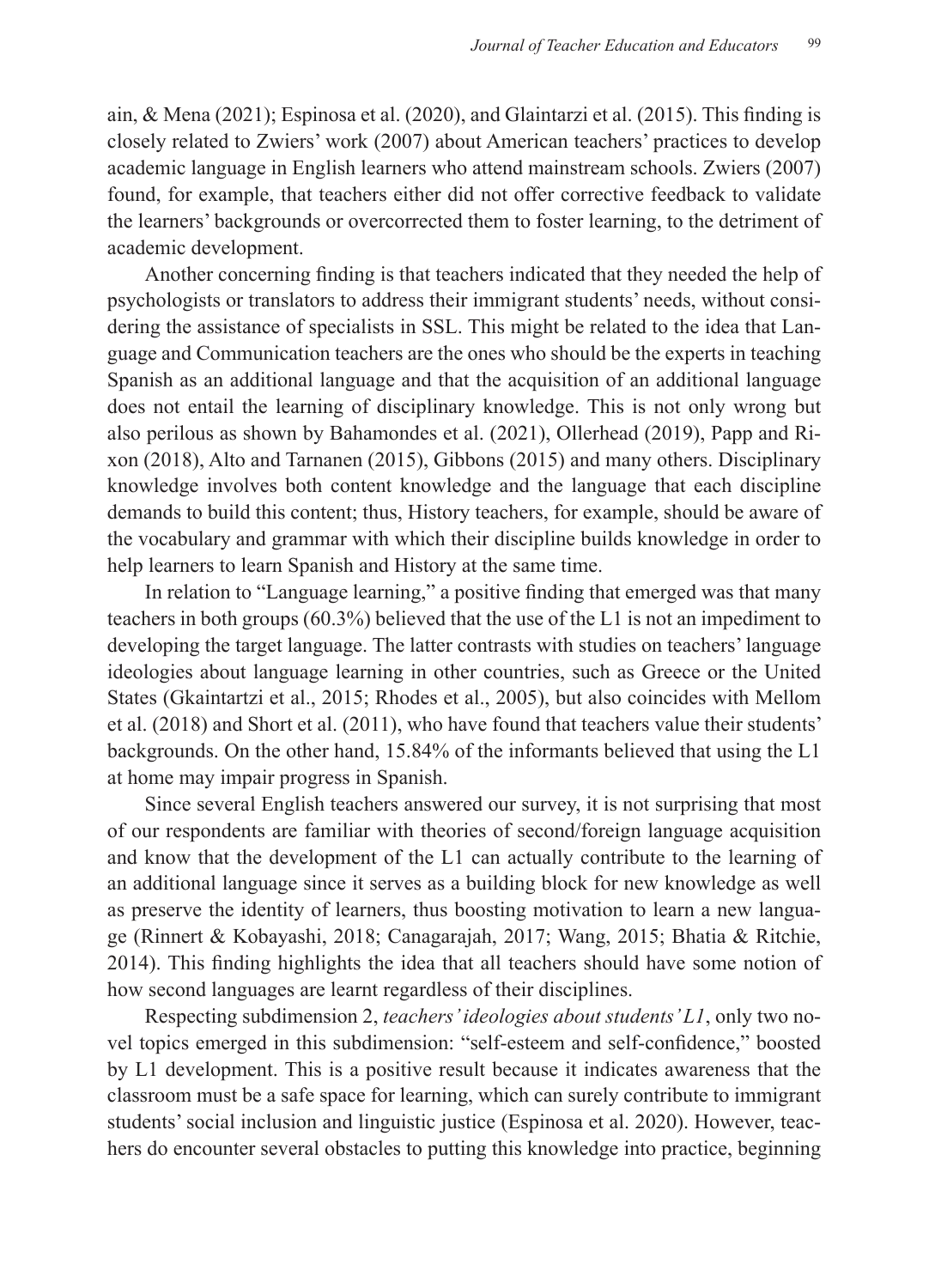with the national curriculum, which is highly restrictive.

### **Conclusion**

In sum, Chilean pre-service and in-service teachers' language ideologies about immigrant students' multilingualism are favorable in the sense that they have positive regard for students' knowledge of more than one language. In addition, they feel that their non-Spanish-speaking students' L1 must be respected to preserve their cultural identity and background and to foster Spanish as an additional language, which indicates that they also value their students' discourse practices (Irvine, 2012). The problem lies in Chilean public educational policies, which have often lagged one step behind the country's educational realities. This is true not only of the curriculum but also of the teaching standards defined by the state for in-service and pre-service teachers<sup>8</sup>. Neither set of standards offers concrete, practical, and realistic tools or strategies to address the linguistic needs of immigrant students who do not speak Spanish, leaving teachers to improvise, using their intuitions as a moral and pedagogical compass.

Finally, our findings point to the importance of considering the pedagogical language knowledge that some pre-service and in-service teachers already possess. In this sense, we would like to suggest that, given the current state of things, a first step could be bringing initial teacher training programs in Spanish Literature, Linguistics and Communication and English as a Foreign Language closer, so pre-service teachers who will be joining the school system in the near future can obtain the necessary pedagogical language knowledge that their English peers already receive. Even so, these would just be the first steps, and further measures are strongly needed, because every teacher working in a multilingual school system should receive training in this topic.

#### **Acknowledgements**

This study has been funded by the National Investigation and Development Agency (ANID, *Agencia Nacional de Investigación y Desarrollo de Chile*) through the Fondecyt Nr. 1190254 project "Haitian Secondary Students' Interlanguage Development in the Chilean Public School System" (2019-2022).

<sup>&</sup>lt;sup>8</sup> Notably, Estándares de la Profesión Docente, Carreras de Pedagogía en Inglés, Educación Básica/ Media (MINEDUC, 2021d) and Estándares de la Profesión Docente, Marco para la Buena Enseñanza (MINEDUC,, 2021e).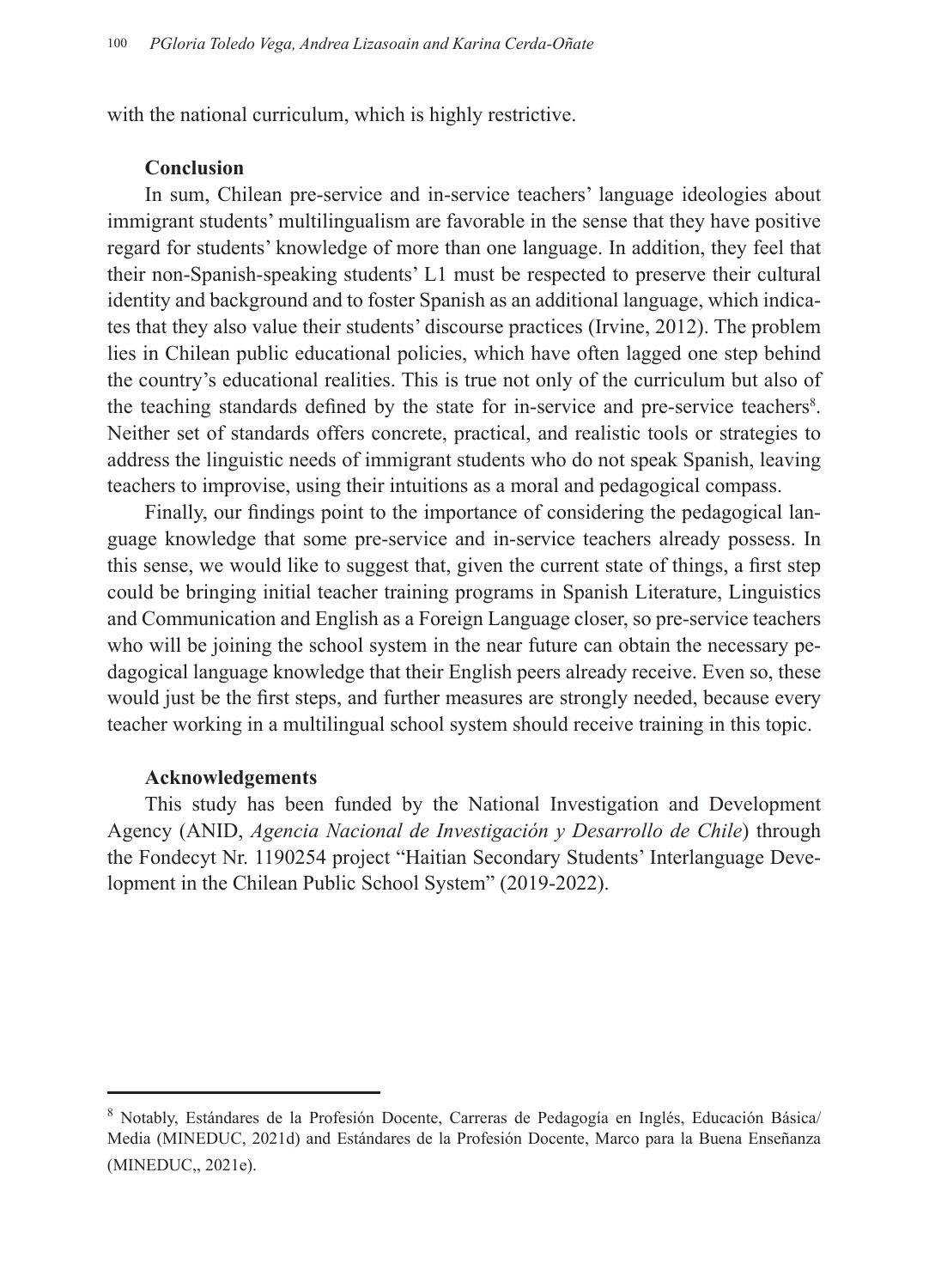### **References**

- Aalto, E., & Tarnanen, M. (2015). Approaching Pedagogical Language Knowledge Through Student Teachers: Assessment of Second Language Writing. *Language and Education, 29*(5), 400-415. DOI: https://doi.org/10.1080/09500782.2015.10 31676
- Bahamondes, R., Flores C., & Llopis, M. (2021). *Guía metodológica para la comunicación intercultural con personas no hispanohablantes en las comunidades educativas.* Retrieved March 1, 2021 from: https://migrantes.mineduc.cl/ wp-content/uploads/sites/88/2021/05/GUIA-METODOLOGICA-PARA-LA-COMUNICACION-INTERCULTURAL.pdf.
- Bernstein, B. (1999). Vertical and Horizontal Discourse: An Essay. *British Journal of Sociology of Education 20*(2), 157-173. DOI: https://doi. org/10.1080/01425699995380
- Bhatia, T., & Ritchie, W. (Eds.) (2014). *The Handbook of Bilingualism and Multilingualism.* John Wiley & Sons.
- Bunch, G. C. (2013). Pedagogical Language Knowledge: Preparing Mainstream Teachers for English Learners in the New Standards Era. *Review of Research in Education, 37*(1), 298-341. DOI: https://doi.org/10.3102/0091732X12461772
- Canagarajah, S. (Ed.). (2017). *The Routledge handbook of migration and language.*  Taylor & Francis. DOI: https://doi.org/10.4324/9781315754512
- Centro de Lingüística Aplicada. (2022). What is the SIOP Model? In *Learn About SIOP*: https://www.cal.org/siop/about/
- Creswell, J. (2009). *Research Design. Qualitative, Quantitative, and Mixed Methods Approaches.* California: Sage.
- Cumming, A. (1986). Some Thoughts on Practice, Policy, Theory, and Research in Language Teaching: A Conversation with HH Stern. *TESL Canada Journal,* 83- 91. DOI: https://doi.org/10.18806/tesl.v4i1.500
- DEMRE (2020). *Oferta Definitiva de Carreras, Vacantes y Ponderaciones, Proceso de Admisión 2021.* Retrieved February 2, 2021 from: https://acceso.mineduc.cl/ wp-content/uploads/2020/09/Oferta-Definitiva-2021\_16\_09\_20.pdf
- Departamento de Extranjería y Migración (DEM) (2020). *Estimación de personas extranjeras residentes habituales en Chile al 31 de diciembre de 2019. Informe técnico: desagregación regional y comunal.* Retrieved August 10, 2021 from: https://www.extranjeria.gob.cl/media/2020/06/estimación-población-extranjeraen-chile-2019-regiones-y-comunas-metodología.pdf
- Dörnyei, Z. (2007). *Research Methods in Applied Linguistics: quantitative, qualitative and mixed methodologies.* Oxford: Oxford University Press.
- Espinosa M.J., Moyano C., Oyarzún, J.D, & Ávila, N. (2020). Justicia lingüística en la escuela chilena: el reconocimiento de la lengua materna como un vehículo para la educación. *Debates de Justicia Educacional,* 8. Santiago: Centro Justicia Edu-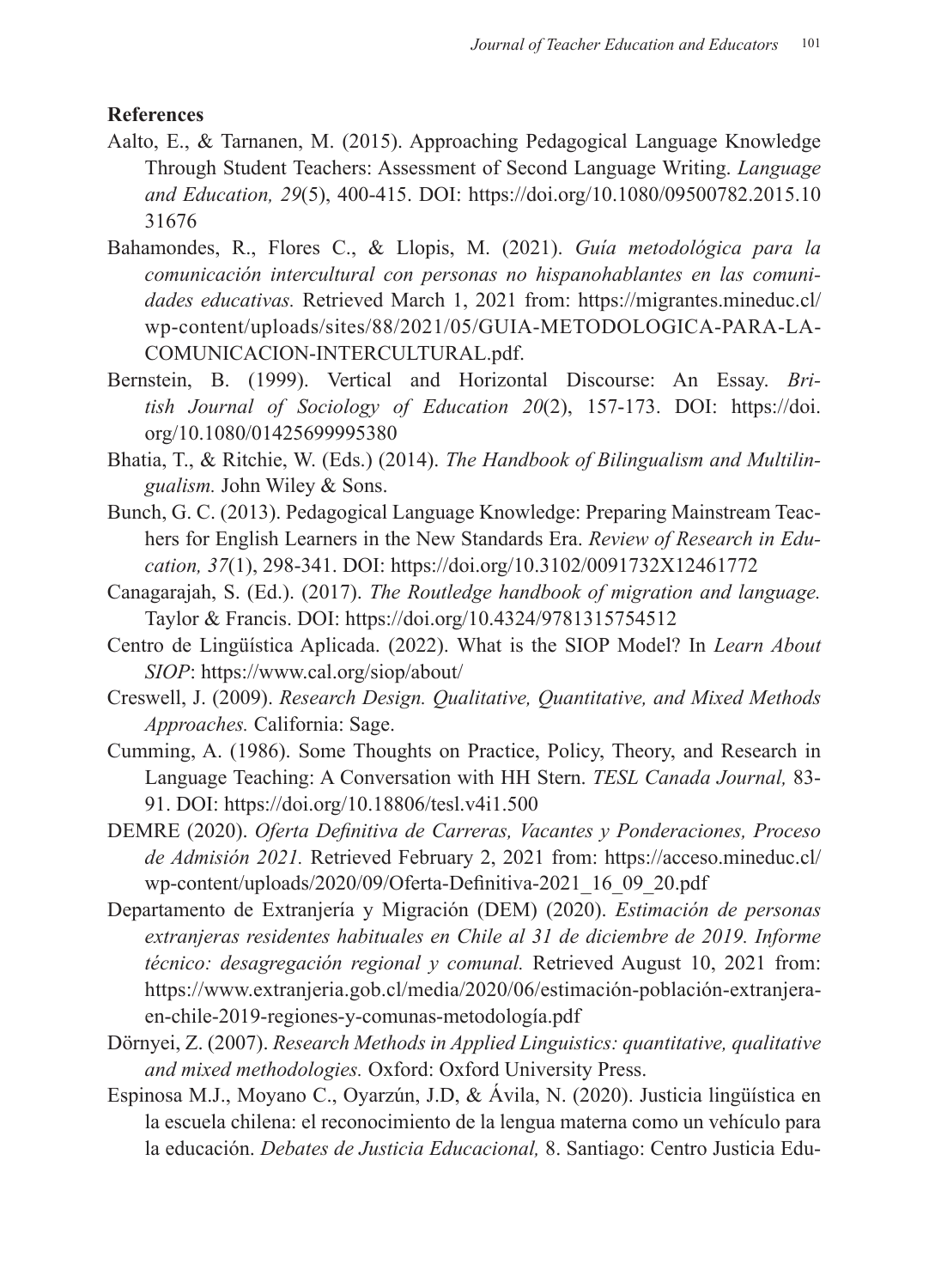cacional. Retrieved August 10, 2021from: http://centrojusticiaeducacional.cl/wpcontent/uploads/2020/11/debates-n8.pdf.

- Farías, M. (1999). Hacia un modelo de las políticas de enseñanza de lenguas extranjeras en Chile. *XIII Congreso de la Sociedad Chilena de Lingüística* (SOCHIL), 1-10. La Serena.
- Farias, M. (2005). Critical Language Awareness in Foreign Language Learning. *Literatura y lingüística,* (16), 211-222. DOI: https://dx.doi.org/10.4067/S0716- 58112005000100012
- Gardner, R. (2010). *Motivation and Second Language Acquisition: The Socio-Educational Model.* New York: Peter Lang Publishing.
- Gibbons, P. (2015). Scaffolding Language, Scaffolding Learning. *Teaching English Language Learners in the Mainstream Classroom.* Second Edition. Portsmouth NH: Heinemann.
- Gkaintartzi, A., Kiliari, A., & Tsokalidou, R. (2015). 'Invisible' Bilingualism– 'Invisible' Language Ideologies: Greek Teachers' Attitudes Towards Immigrant Pupils' Heritage Languages. *International Journal of Bilingual Education and Bilingualism,* 18(1), 60-72. DOI: https://doi.org/10.1080/13670050.2013.877418
- Hamel, R. E. (1993). Políticas y planificación del lenguaje: una introducción. *Iztapalapa*(29), 5-39.
- IBM Corporation. (2017). *IBM SPSS Statistics for Windows, Version 25.0*. [Computer software]. Armonk, NY: IBM Corp.
- Irvine, J. (2012). Language Ideology. *obo* in Anthropology. DOI: https://doi. org/10.1093/obo/9780199766567-0012
- Kroskrity, P. V. (2016). Language ideologies and language attitudes. obo in Linguistics. DOI: https://doi.org/10.1093/OBO/9780199772810-0122
- Lizasoain, A. (2018). El lugar del inglés como lengua extranjera en las políticas y planificación lingüísticas chilenas: ¿de dónde venimos y hacia dónde vamos?. *Lenguas modernas, 49*, 121-136.
- Lizasoain, A., & Toledo Vega, G. (2020). Evaluación de la producción escrita de estudiantes secundarios haitianos por parte de profesores de Lengua y Literatura en Chile. *Estudios filológicos, 66*, 185-205. DOI: https://dx.doi.org/10.4067/S0071- 17132020000200185
- Lyster, R. (2007). *Learning and Teaching Languages Through Content.* A Counterbalanced Approach. John Benjamins Publishing. DOI: https://doi.org/10.1075/lllt.18
- Mar-Molinero, C. (2000). *The Politics of Language in the Spanish-Speaking World.*  Routledge. DOI: https://doi.org/10.4324/9780203443729
- Mellom, J., Straubhaar, R., Balderas, C., Ariaild, M., & Portesa, P. (2018). "They come with nothing:" How professional development in a culturally responsive pedagogy shapes teacher attitudes towards Latino/a English language learners. Teaching and Teacher Education, 71, 98-107. DOI: https://doi.org/10.1016/j.tate.2017.12.013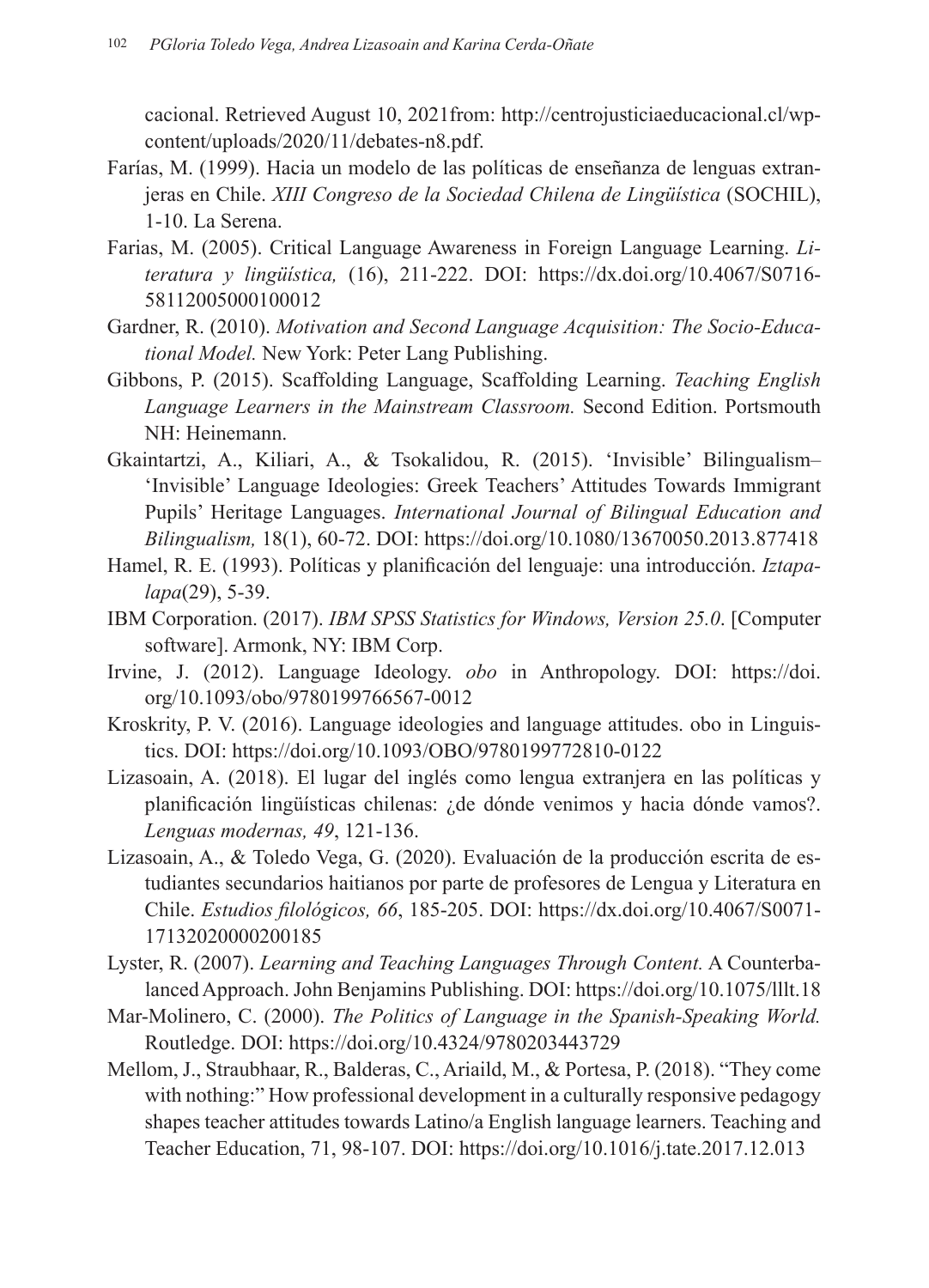- MINEDUC (2021a). *Bases curriculares lengua y cultura de los pueblos originarios ancestrales. 1° a 6° año de Educación Básica. Decreto Supremo de Educación N°97/2021.* Retrieved March 1, 2021 from: https://www.curriculumnacional. cl/614/articles-143635\_bases.pdf
- MINEDUC (2021b). *Incorporación de Estudiantes PIE.* Retrieved March 1, 2021 from: https://especial.mineduc.cl/gestion-operacional-pie/documentos-apoyoingreso-pie/
- MINEDUC (2021c). *Currículum nacional: Inglés. Unidad de Currículum y evaluación: Ministerio de Educación de Chile.* Retrieved August 10, 2021 from: https://www. curriculumnacional.cl/portal/Educacion-General/Ingles/
- MINEDUC (2021d). *Estándares de la Profesión Docente, Carreras de Pedagogía en Inglés, Educación Básica/Media.* Retrieved August 26, 2021 from: https://estandaresdocentes.mineduc.cl/wp-content/uploads/2021/08/ingles.pdf
- MINEDUC (2021e). *Estándares de la Profesión Docente, Marco para la Buena Enseñanza.* Retrieved August 26, 2021 from: https://estandaresdocentes.mineduc. cl/wpcontent/uploads/2021/08/MBE-2.pdf
- Mora, J. K. (2000). Staying the course in times of change: Preparing teachers for language minority education. *Journal of Teacher Education, 51*(5), 345-357. DOI: https://doi.org/10.1177/0022487100051005003
- Nieto, S. (2001). *Language, culture, and teaching: Critical perspectives.* Routledge. DOI: https://doi.org/10.4324/9781410605818
- Ollerhead, S. (2019). Teaching across semiotic modes with multilingual learners: Translanguaging in an Australian classroom. *Language and Education, 33*(2), 106-122. DOI: https://doi.org/10.1080/09500782.2018.1516780
- Papp, S., & Rixon, S. (2018). *Examining young learners: Research and practice in assessing the English of School-age Learners* (Vol. 47). Cambridge University Press.
- Pontificia Universidad Católica de Chile. (2021) *Malla de Licenciatura en Letras, mención Lingüística y Literatura Hispánicas.* Retrieved March 1, 2021 from: https://admisionyregistros.uc.cl/images/pdf/diagramas-curriculares/letras\_hispanicas\_9\_2015.pdf
- Rhodes, R. L., Ochoa, S. H., & Ortiz, S. O. (2005). *Assessing culturally and linguistically diverse students: A practical guide.* Guilford Press.
- Rinnert, C., & Kobayashi, H. (2018). Multicompetence and multilingual writing. In R. Manchón, & O. Matsuda (Eds.), *Handbook of Second and Foreign Language Writing* (pp. 365-385). Berlin: Walter de Gruyter. DOI: https://doi. org/10.1515/9781614511335-020
- Romaine, S. (2021). Language Policy and Planning. *obo in Linguistics*. DOI: https:// doi.org/10.1093/obo/9780199772810-0273
- Shaw, S., Imam, H., & Hughes, S. (2015). *Language Rich: Insights from Multilingual*